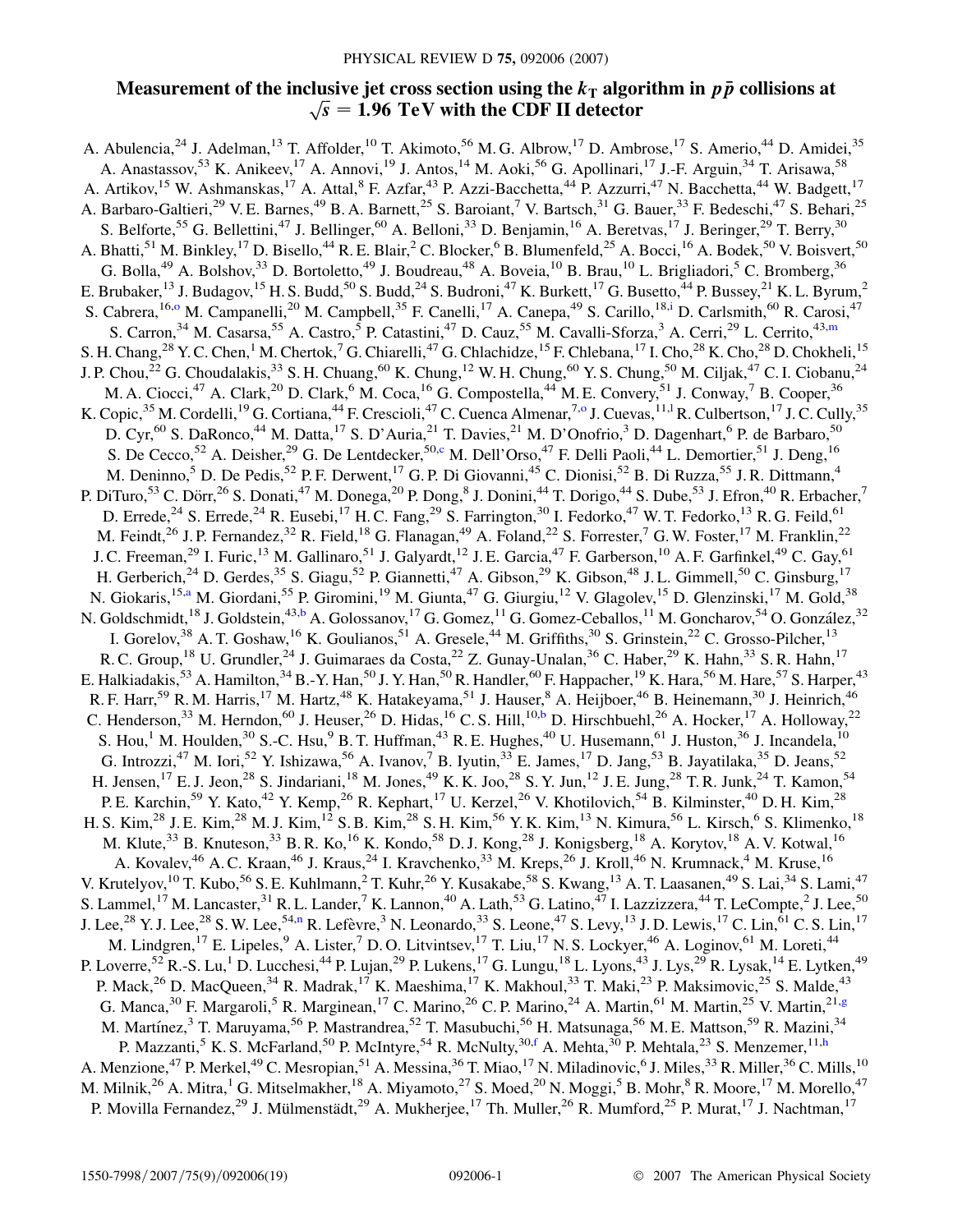<span id="page-1-0"></span>A. Nagano,<sup>56</sup> J. Naganoma,<sup>58</sup> I. Nakano,<sup>41</sup> A. Napier,<sup>57</sup> V. Necula,<sup>18</sup> C. Neu,<sup>46</sup> M. S. Neubauer,<sup>9</sup> J. Nielsen,<sup>29</sup> T. Nigmanov,<sup>48</sup> L. Nodulman,<sup>2</sup> O. Norniella,<sup>3</sup> E. Nurse,<sup>31</sup> S. H. Oh,<sup>16</sup> Y. D. Oh,<sup>28</sup> I. Oksuzian,<sup>18</sup> T. Okusawa,<sup>42</sup> R. Oldeman,<sup>30</sup> R. Orava,<sup>23</sup> K. Osterberg,<sup>23</sup> C. Pagliarone,<sup>47</sup> E. Palencia,<sup>11</sup> V. Papadimitriou,<sup>17</sup> A. A. Paramonov,<sup>13</sup> B. Parks,<sup>40</sup> S. Pashapour,<sup>34</sup> J. Patrick,<sup>17</sup> G. Pauletta,<sup>55</sup> M. Paulini,<sup>12</sup> C. Paus,<sup>33</sup> D. E. Pellett,<sup>7</sup> A. Penzo,<sup>55</sup> T. J. Phillips,<sup>16</sup> G. Piacentino,<sup>47</sup> J. Piedra,<sup>45</sup> L. Pinera,<sup>18</sup> K. Pitts,<sup>24</sup> C. Plager,<sup>8</sup> L. Pondrom,<sup>60</sup> X. Portell,<sup>3</sup> O. Poukhov,<sup>15</sup> N. Pounder,<sup>43</sup> F. Prakoshyn,<sup>15</sup> A. Pronko,<sup>17</sup> J. Proudfoot,<sup>2</sup> F. Ptohos,<sup>19,[e](#page-2-0)</sup> G. Punzi,<sup>47</sup> J. Pursley,<sup>25</sup> J. Rademacker,<sup>43,[b](#page-2-0)</sup> A. Rahaman,<sup>48</sup> N. Ranjan,<sup>49</sup> S. Rappoccio,<sup>22</sup> B. Reisert,<sup>17</sup> V. Rekovic,<sup>38</sup> P. Renton,<sup>43</sup> M. Rescigno,<sup>52</sup> S. Richter,<sup>26</sup> F. Rimondi,<sup>5</sup> L. Ristori,<sup>47</sup> A. Robson,<sup>21</sup> T. Rodrigo,<sup>11</sup> E. Rogers,<sup>24</sup> S. Rolli,<sup>57</sup> R. Roser,<sup>17</sup> M. Rossi,<sup>55</sup> R. Rossin,<sup>18</sup> A. Ruiz,<sup>11</sup> J. Russ,<sup>12</sup> V. Rusu,<sup>13</sup> H. Saarikko,<sup>23</sup> S. Sabik,<sup>34</sup> A. Safonov,<sup>54</sup> W.K. Sakumoto,<sup>50</sup> G. Salamanna,<sup>52</sup> O. Saltó,<sup>3</sup> D. Saltzberg,<sup>8</sup> C. Sánchez,<sup>3</sup> L. Santi,<sup>55</sup> S. Sarkar,<sup>52</sup> L. Sartori,<sup>47</sup> K. Sato,<sup>17</sup> P. Savard,<sup>34</sup> A. Savoy-Navarro,<sup>45</sup> T. Scheidle,<sup>26</sup> P. Schlabach,<sup>17</sup> E. E. Schmidt,<sup>17</sup> M. P. Schmidt,<sup>61</sup> M. Schmitt,<sup>39</sup> T. Schwarz,<sup>7</sup> L. Scodellaro,<sup>11</sup> A. L. Scott,<sup>10</sup> A. Scribano,<sup>47</sup> F. Scuri,<sup>47</sup> A. Sedov,<sup>49</sup> S. Seidel,<sup>38</sup> Y. Seiya,<sup>42</sup> A. Semenov,<sup>15</sup> L. Sexton-Kennedy,<sup>17</sup> A. Sfyrla,<sup>20</sup> M. D. Shapiro,<sup>29</sup> T. Shears,<sup>30</sup> P. F. Shepard,<sup>48</sup> D. Sherman,<sup>22</sup> M. Shimojima,<sup>56[,k](#page-2-0)</sup> M. Shochet,<sup>13</sup> Y. Shon,<sup>60</sup> I. Shreyber,<sup>37</sup> A. Sidoti,<sup>47</sup> P. Sinervo,<sup>34</sup> A. Sisakyan,<sup>15</sup> J. Sjolin,<sup>43</sup> A. J. Slaughter,<sup>17</sup> J. Slaunwhite,<sup>40</sup> K. Sliwa,<sup>57</sup> J. R. Smith,<sup>7</sup> F. D. Snider,<sup>17</sup> R. Snihur,<sup>34</sup> M. Soderberg,<sup>35</sup> A. Soha,<sup>7</sup> S. Somalwar,<sup>53</sup> V. Sorin,<sup>36</sup> J. Spalding,<sup>17</sup> F. Spinella,<sup>47</sup> T. Spreitzer,<sup>34</sup> P. Squillacioti,<sup>47</sup> M. Stanitzki,<sup>61</sup> A. Staveris-Polykalas,<sup>47</sup> R. St. Denis,<sup>21</sup> B. Stelzer,<sup>8</sup> O. Stelzer-Chilton,<sup>43</sup> D. Stentz,<sup>39</sup> J. Strologas,<sup>38</sup> D. Stuart,<sup>10</sup> J. S. Suh,<sup>28</sup> A. Sukhanov,<sup>18</sup> H. Sun,<sup>57</sup> T. Suzuki,<sup>56</sup> A. Taffard,<sup>24</sup> R. Takashima,<sup>41</sup> Y. Takeuchi,<sup>56</sup> K. Takikawa,<sup>56</sup> M. Tanaka,<sup>2</sup> R. Tanaka,<sup>41</sup> M. Tecchio,<sup>35</sup> P. K. Teng,<sup>1</sup> K. Terashi,<sup>51</sup> J. Thom,<sup>17[,d](#page-2-0)</sup> A. S. Thompson,<sup>21</sup> E. Thomson,<sup>46</sup> P. Tipton,<sup>61</sup> V. Tiwari,<sup>12</sup> S. Tkaczyk,<sup>17</sup> D. Toback,<sup>54</sup> S. Tokar,<sup>14</sup> K. Tollefson,<sup>36</sup> T. Tomura,<sup>56</sup> D. Tonelli,<sup>47</sup> S. Torre,<sup>19</sup> D. Torretta,<sup>17</sup> S. Tourneur,<sup>45</sup> W. Trischuk,<sup>34</sup> R. Tsuchiya,<sup>58</sup> S. Tsuno,<sup>41</sup> N. Turini,<sup>47</sup> F. Ukegawa,<sup>56</sup> T. Unverhau,<sup>21</sup> S. Uozum[i](#page-2-0),<sup>56</sup> D. Usynin,<sup>46</sup> S. Vallecorsa,<sup>20</sup> N. van Remortel,<sup>23</sup> A. Varganov,<sup>35</sup> E. Vataga,<sup>38</sup> F. Vázquez,<sup>18,i</sup> G. Velev,<sup>17</sup> G. Veramendi,<sup>24</sup> V. Veszpremi,<sup>49</sup> R. Vidal,<sup>17</sup> I. Vila,<sup>11</sup> R. Vilar,<sup>11</sup> T. Vine,<sup>31</sup> I. Vollrath,<sup>34</sup> I. Volobouev,<sup>29[,n](#page-2-0)</sup> G. Volpi,<sup>47</sup> F. Würthwein,  $9 \text{ P. Wagner}_5^{54}$  R. G. Wagner,  $26 \text{ R. L. Wagner}_1^{17}$  J. Wagner,  $26 \text{ W. Wagner}_2^{26}$  R. Wallny,  $8 \text{ S. M. Wang}_1^{17}$ A. Warburton,<sup>34</sup> S. Waschke,<sup>21</sup> D. Waters,<sup>31</sup> M. Weinberger,<sup>54</sup> W. C. Wester III,<sup>17</sup> B. Whitehouse,<sup>57</sup> D. Whiteson,<sup>46</sup> A. B. Wicklun[d](#page-2-0),<sup>2</sup> E. Wicklund,<sup>17</sup> G. Williams,<sup>34</sup> H. H. Williams,<sup>46</sup> P. Wilson,<sup>17</sup> B. L. Winer,<sup>40</sup> P. Wittich,<sup>17,d</sup> S. Wolbers,<sup>17</sup> C. Wolfe,<sup>13</sup> T. Wright,<sup>35</sup> X. Wu,<sup>20</sup> S. M. Wynne,<sup>30</sup> A. Yagil,<sup>17</sup> K. Yamamoto,<sup>42</sup> J. Yamaoka,<sup>53</sup> T. Yamashita,<sup>41</sup> C. Yang,<sup>61</sup> U. K. Yang,  $^{13}$  y. C. Yang,  $^{28}$  W. M. Yao,  $^{29}$  G. P. Yeh,  $^{17}$  J. Yoh,  $^{17}$  K. Yorita,  $^{13}$  T. Yoshida,  $^{42}$  G. B. Yu,  $^{50}$  I. Yu,  $^{28}$  S. S. Yu,  $^{17}$ J. C. Yun,  $^{17}$  L. Zanello,  $^{52}$  A. Zanetti,  $^{55}$  I. Zaw,  $^{22}$  X. Zhang,  $^{24}$  J. Zhou,  $^{53}$  and S. Zucchelli<sup>5</sup>

## (CDF Collaboration)

<sup>1</sup>*Institute of Physics, Academia Sinica, Taipei, Taiwan 11529, Republic of China*<br><sup>2</sup><sup>4</sup> *League Mational Laboratory, Argonna Illinois 60430, USA* 

*Argonne National Laboratory, Argonne, Illinois 60439, USA* <sup>3</sup>

*Institut de Fisica d'Altes Energies, Universitat Autonoma de Barcelona, E-08193, Bellaterra (Barcelona), Spain* <sup>4</sup>

<sup>4</sup>Baylor University, Waco, Texas 76798, USA<br><sup>5</sup> Istitute Nazionale di Fisica Nucleare, University of Bologna, La

*Istituto Nazionale di Fisica Nucleare, University of Bologna, I-40127 Bologna, Italy* <sup>6</sup>

*Brandeis University, Waltham, Massachusetts 02254, USA* <sup>7</sup>

*University of California, Davis, Davis, California 95616, USA* <sup>8</sup>

*University of California, Los Angeles, Los Angeles, California 90024, USA* <sup>9</sup>

 $^{9}$ University of California, San Diego, La Jolla, California 92093, USA<br>  $^{10}$ University of California, Santa Barbara, Santa Barbara, California 93106, USA<br>  $^{11}$ Instituto de Fisica de Cantabria, CSIC-University of Ca

*and Helsinki Institute of Physics, FIN-00014, Helsinki, Finland*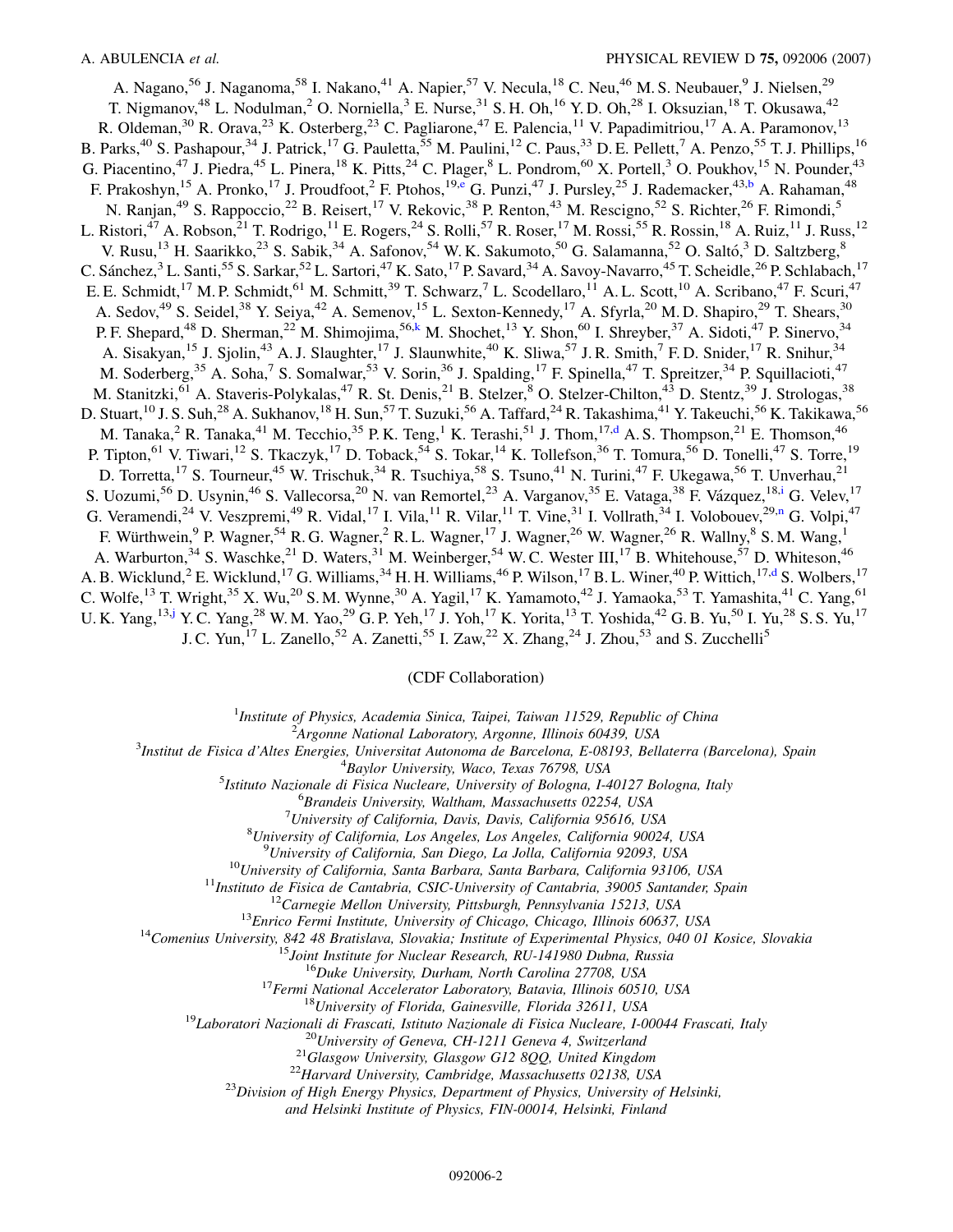<span id="page-2-0"></span><sup>24</sup>University of Illinois, Urbana, Illinois 61801, USA<br><sup>25</sup>The Johns Hopkins University, Baltimore, Maryland 21218, USA<br><sup>26</sup>Institut für Experimentelle Kernphysik, Universität Karlsruhe, 76128 Karlsruhe, Germany<br><sup>27</sup>High

*Solendo Lowrence Berkeley Nativersity, Suvon 440-746, Korea*<br>
<sup>29</sup> *Ernest Orlando Lawrence Berkeley National Laboratory, Berkeley, California 94720, USA*<br>
<sup>30</sup> *University of Liverpool, Liverpool L69 7ZE, United Kingdom* 

<sup>41</sup>Okayama University, Okayama 700-8530, Japan<br><sup>42</sup>Osaka City University, Osaka 588, Japan<br><sup>43</sup>University of Padova, Istituto Nazionale di Fisica Nucleare, Sezione di Padova-Trento, I-35131 Padova, Italy<br><sup>45</sup>LPNHE, Unive

 $\begin{array}{r} \text{^{50}University of Rochester, Rochester, New York 14627, USA}\\ \text{^{51}The Rockefeller University, New York, New York 10021, USA}\\ \text{^{52}Istituto Nazionale di Fisica Nucleare, Sezione di Roma 1, University of Rome ``La Sapienza'', I-00185 Roma, Italy\\ \text{^{53}Rutgers University, Piscataway, New Jersey 08855, USA}\\ \text{^{54}Texas A&M University, College Station, Texas 77843, USA\\ \text{^{55}Istituto Nazionale di Fisica Nucleare, University of Trieste/Udine, Italy\\ \text{^{56}University of Tsukuba, Isbark, Bakachusetts 02155, USA}\\ \$ 

<sup>61</sup>*Yale University, New Haven, Connecticut 06520, USA*

(Received 29 January 2007; published 24 May 2007; publisher error corrected 25 May 2007)

We report on measurements of the inclusive jet production cross section as a function of the jet we report on measurements of the inclusive jet production cross section as a function of the jet<br>transverse momentum in  $p\bar{p}$  collisions at  $\sqrt{s} = 1.96$  TeV, using the  $k<sub>T</sub>$  algorithm and a data sample corresponding to 1.0 fb<sup>-1</sup> collected with the Collider Detector at Fermilab in run II. The measurements are carried out in five different jet rapidity regions with  $|y^{jet}| < 2.1$  and transverse momentum in the range

- [i](#page-0-0) Visiting scientist from University of Iberoamericana, Mexico D.F., Mexico.
- Visiting scientist from University of Manchester, Manchester M13 9PL, United Kingdom.
- [k](#page-1-0) Visiting scientist from Nagasaki Institute of Applied Science, Nagasaki, Japan.

<sup>&</sup>lt;sup>[a](#page-0-0)</sup>Visiting scientist from University of Athens, 157 84 Athens, Greece.

**[b](#page-0-0)**Visiting scientist from University of Bristol, Bristol BS8 1TL, United Kingdom.

[c](#page-0-0) Visiting scientist from Universite Libre de Bruxelles (ULB), B-1050 Brussels, Belgium.

[d](#page-1-0)Visiting scientist from Cornell University, Ithaca, NY 14853, USA.

[e](#page-1-0) Visiting scientist from University of Cyprus, Nicosia CY-1678, Cyprus.

[f](#page-0-0) Visiting scientist from University College Dublin, Dublin 4, Ireland.

[g](#page-0-0) Visiting scientist from University of Edinburgh, Edinburgh EH9 3JZ, United Kingdom.

<sup>&</sup>lt;sup>[h](#page-0-0)</sup>Visiting scientist from University of Heidelberg, D-69120 Heidelberg, Germany.

<sup>&</sup>lt;sup>1</sup>Visiting scientist from Universidad de Oviedo, E-33007 Oviedo, Spain.

[mV](#page-0-0)isiting scientist from Queen Mary and Westfield College, London, E1 4NS, United Kingdom.

<sup>&</sup>lt;sup>[n](#page-0-0)</sup>Visiting scientist from Texas Tech University, Lubbock, TX 79409, USA.

<sup>&</sup>lt;sup>[o](#page-0-0)</sup>Visiting scientist from Instituto de Fisica Corpuscular (IFIC), 46071 Valencia, Spain.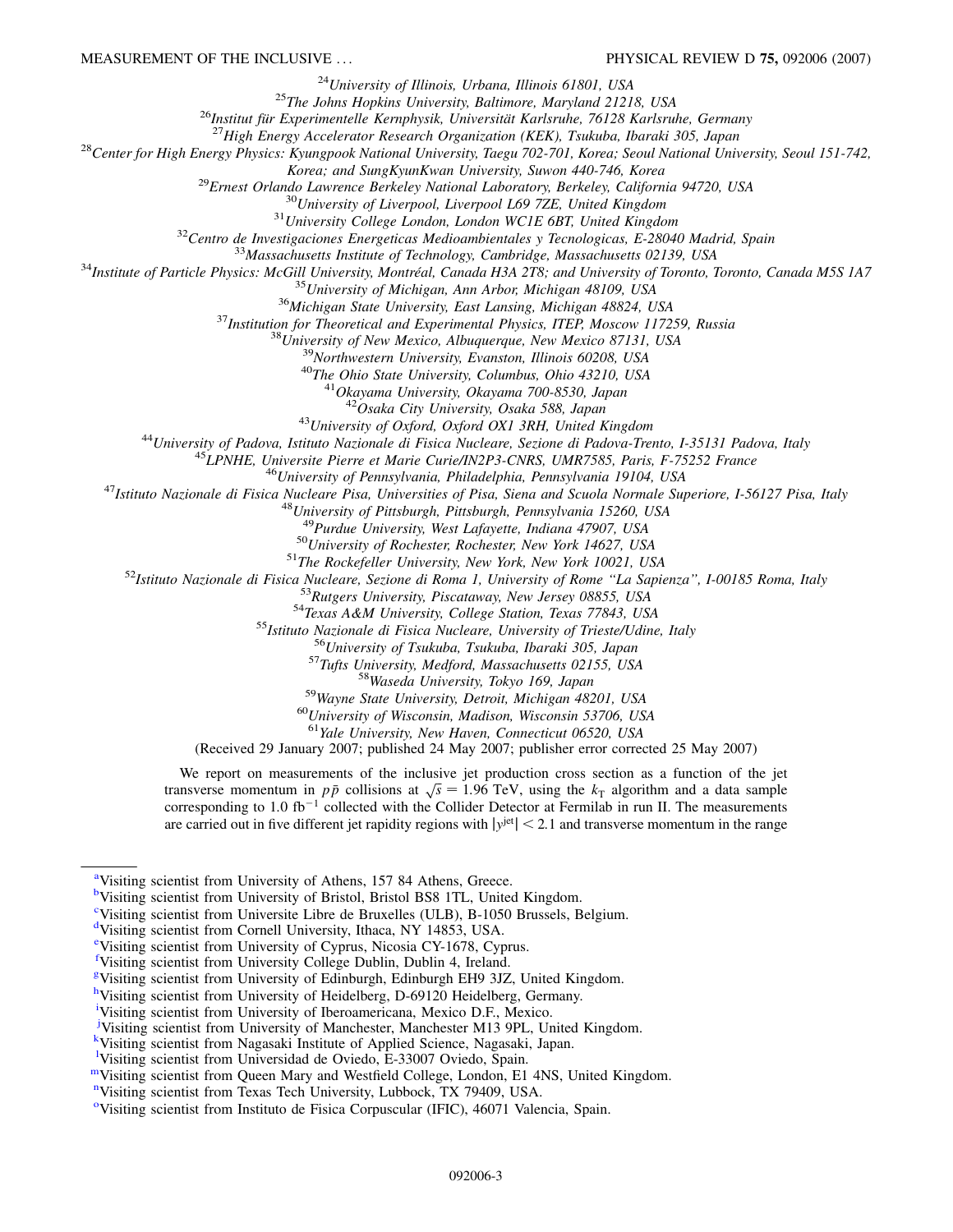$54 < p_T^{\text{jet}} < 700 \text{ GeV}/c$ . Next-to-leading order perturbative QCD predictions are in good agreement with the measured cross sections.

DOI: [10.1103/PhysRevD.75.092006](http://dx.doi.org/10.1103/PhysRevD.75.092006)

t, 13.87.-a

### **I. INTRODUCTION**

The measurement of the inclusive jet cross section as a function of the jet transverse momentum,  $p_T^{\text{jet}}$ , in  $p\bar{p}$  collifunction of the jet transverse momentum,  $p_{\text{T}}$ , in pp com-<br>sions at  $\sqrt{s} = 1.96 \text{ TeV}$  constitutes a test of perturbative quantum chromodynamics (pQCD) [\[1\]](#page-17-0). In run II [\[2\]](#page-17-0) of the Tevatron, measurements of the jet cross section for jets with  $p_T^{\text{jet}}$  up to about 700 GeV/c [\[3](#page-17-0),[4](#page-17-0)] have extended the  $p_T^{\text{jet}}$  range by more than 1[5](#page-17-0)0 GeV/c compared to run I [5– [7](#page-17-0)]. In particular, the CDF collaboration recently published results  $[3]$  $[3]$  on inclusive jet production using the  $k<sub>T</sub>$  algo-rithm [[8,9\]](#page-17-0) for jets with  $p_T^{\text{jet}} > 54 \text{ GeV}/c$  and rapidity [\[10\]](#page-17-0) in the region  $0.1 < |y^{jet}| < 0.7$ , which are well described by next-to-leading order (NLO) pQCD predictions [[11](#page-17-0)]. As discussed in [[3\]](#page-17-0), the  $k<sub>T</sub>$  algorithm has been widely used for precise QCD measurements at both  $e^+e^-$  and  $e^{\pm}p$  colliders, and makes possible a well-defined comparison to the theoretical predictions  $[9]$  $[9]$ . The pQCD calculations involve matrix elements, describing the hard interaction between partons, convoluted with parton density functions (PDFs) [[12](#page-17-0),[13](#page-17-0)] in the proton and antiproton that require input from experiment. The pQCD predictions are affected by the still-limited knowledge of the gluon PDF, which translates into a large uncertainty on the theoretical cross sections at high  $p_T^{\text{jet}}$  [[3](#page-17-0),[4\]](#page-17-0). Inclusive jet cross section mea-surements from run I at the Tevatron [[6](#page-17-0)], performed in different jet rapidity regions, have been used to partially constrain the gluon distribution in the proton. This article continues the studies on jet production using the  $k<sub>T</sub>$  algorithm at the Tevatron  $[3,7]$  $[3,7]$  and presents new measurements of the inclusive jet production cross section as a function of  $p_{\rm T}^{\rm jet}$  in five different jet rapidity regions up to  $|y^{\rm jet}| = 2.1$ , based on 1.0 fb<sup>-1</sup> of CDF run II data. The measurements are corrected to the hadron level [[14](#page-17-0)] and compared to NLO pQCD predictions.

## **II. EXPERIMENTAL SETUP**

The CDF II detector (see Fig. 1) is described in detail in [\[15\]](#page-17-0). The subdetectors most relevant for this analysis are discussed briefly here. The detector has a charged particle tracking system immersed in a 1.4 T magnetic field. A silicon microstrip detector [\[16\]](#page-17-0) provides tracking over the radial range 1.35 to 28 cm and covers the pseudorapidity range  $|\eta|$  < 2. A 3.1-m-long open-cell drift chamber [\[17\]](#page-18-0) covers the radial range from 44 to 132 cm and provides tracking coverage for  $|\eta|$  < 1. Segmented sampling calorimeters, arranged in a projective tower geometry, surround the tracking system and measure the energy of interacting particles for  $|\eta|$  < 3.6. The central barrel calorimeter [\[18\]](#page-18-0) covers the region  $|\eta|$  < 1. It consists of two sections, an electromagnetic calorimeter (CEM) and a hadronic calorimeter (CHA), divided into 480 towers of size 0.1 in  $\eta$  and  $0.26$  in  $\phi$ . The end-wall hadronic calorimeter (WHA) [\[19\]](#page-18-0) is behind the central barrel calorimeter in the region 0*:*6 *<*  $|\eta|$  < 1.0, providing forward coverage out to  $|\eta|$  < 1.3. In run II, new forward scintillator-plate calorimeters [\[20\]](#page-18-0) replaced the run I gas calorimeter system. The new plug electromagnetic calorimeter (PEM) covers the region  $1.1 < |\eta| < 3.6$ , while the new hadronic calorimeter (PHA) provides coverage in the  $1.3 < |\eta| < 3.6$  region. The calorimeter has gaps at  $|\eta| \approx 0$  (between the two halves of the central barrel calorimeter) and at  $|\eta| \approx 1.1$ (in the region between the WHA and the plug calorimeters). The measured energy resolutions for electrons in the electromagnetic calorimeters  $[18,20]$  are  $14\%/\sqrt{E_{T}} \oplus 2\%$ electromagnetic calorimeters [18,20] are 14%/ $\sqrt{E_{\text{t}}} \oplus 2\%$ <br>(CEM) and 16%/ $\sqrt{E} \oplus 1\%$  (PEM), where the energies are expressed in GeV. The single-pion energy resolutions in the hadronic calorimeters, as determined in test-beam data



FIG. 1. Elevation view of one-half of the CDF detector displaying the components of the CDF calorimeter.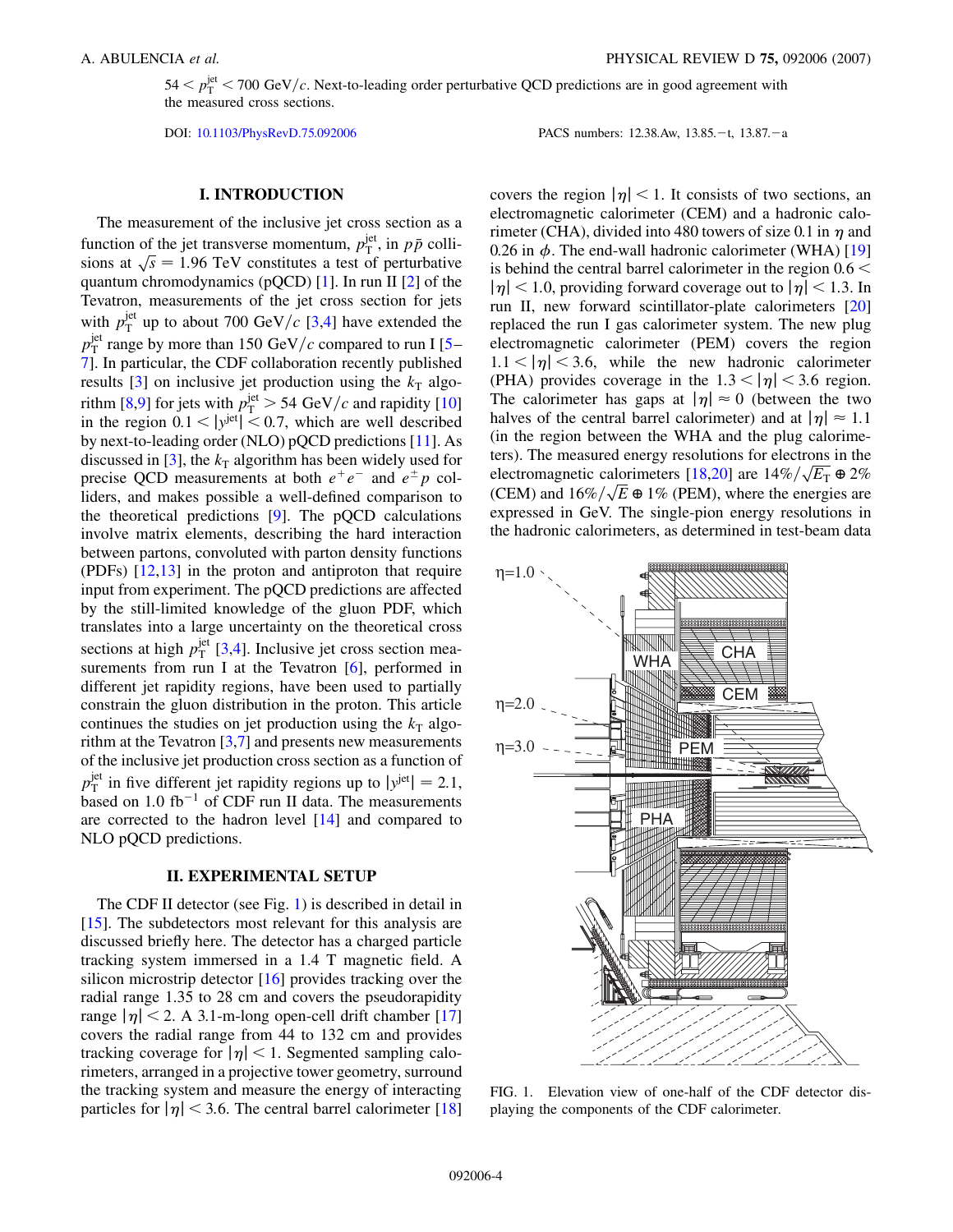[\[18](#page-18-0)–[20](#page-18-0)], are  $50\% / \sqrt{E_{\text{T}}} \oplus 3\%$  (CHA),  $75\% / \sqrt{E_{\text{T}}} \oplus 4\%$ (18–20), are  $30\%/\sqrt{E_T}$  and  $30\%/\sqrt{E_T}$  and  $80\%/\sqrt{E}$  and  $5\%$  (PHA). Cherenkov counters covering the  $3.7 < |\eta| < 4.7$  region [[21](#page-18-0)] measure the average number of inelastic  $p\bar{p}$  collisions per bunch crossing and thereby determine the beam luminosity.

## **III. JET RECONSTRUCTION**

The  $k_T$  algorithm [\[9](#page-17-0)] is used to reconstruct jets from the energy depositions in the calorimeter towers in both data and Monte Carlo simulated events (see Sec. VI). For each calorimeter tower, the four-momenta [\[22\]](#page-18-0) of its electromagnetic and hadronic sections are summed to define a physics tower. First, all physics towers with transverse momentum above  $0.1 \text{ GeV}/c$  are considered as protojets. The quantities

$$
k_{\text{T,i}} = p_{\text{T,i}}^2; \qquad k_{\text{T,i,j}} = \min(p_{\text{T,i}}^2, p_{\text{T,j}}^2) \Delta R_{\text{i,j}}^2 / D^2 \qquad (1)
$$

are computed for each protojet and pair of protojets, respectively, where  $p_{\text{T,i}}$  denotes the transverse momentum of the ith protojet,  $\Delta R_{i,j}$  is the distance ( $y - \phi$  space) between each pair of protojets, and *D* is a parameter that approximately controls the size of the jet by limiting, in each iteration, the clustering of protojets according to their spacial separation. All  $k_{\text{T,i}}$  and  $k_{\text{T,i,j}}$  values are then collected into a single sorted list. In this list, if the smallest quantity is of the type  $k_{\text{Ti}}$ , the corresponding protojet is promoted to be a jet and removed from the list. Otherwise, if the smallest quantity is of the type  $k_{T,i,j}$ , the protojets are combined into a single protojet by summing up their fourvector components. The procedure is iterated over protojets until the list is empty. The jet transverse momentum, rapidity, and azimuthal angle are denoted as  $p_{\rm T, cal}^{\rm jet}$ ,  $y_{\rm cal}^{\rm jet}$ , and  $\phi_{\text{cal}}^{\text{jet}}$ , respectively.

In the Monte Carlo event samples, the same jet algorithm is also applied to the final-state particles, considering all particles as protojets, to search for jets at the hadron level. The resulting hadron-level jet variables are denoted as  $p_{\text{T,had}}^{\text{jet}}, y_{\text{had}}^{\text{jet}}, \text{ and } \phi_{\text{had}}^{\text{jet}}.$ 

#### **IV. EVENT SELECTION**

Events are selected online using a three-level trigger system [[23](#page-18-0)] with unique sets of selection criteria called paths. For the different trigger paths used in this measurement, this selection is based on the measured energy deposits in the calorimeter towers, with different thresholds on the jet  $E_T$  and different prescale factors  $[24]$  $[24]$  $[24]$  (see Table I). In the first-level trigger, a single trigger tower [\[25\]](#page-18-0) with  $E_T$  above 5 or 10 GeV, depending on the trigger path, is required. In the second-level trigger, calorimeter clusters are formed around the selected trigger towers. The events are required to have at least one second-level trigger cluster with  $E_T$  above a given threshold, which varies between 15 and 90 GeV for the different trigger paths. In the third-level trigger, jets are reconstructed using the CDF run I cone algorithm [\[26](#page-18-0)], and the events are required to have at least one jet with  $E_T$  above 20 to 100 GeV.

Jets are then reconstructed using the  $k<sub>T</sub>$  algorithm, as explained in Sec. III, with  $D = 0.7$ . For each trigger path, the minimum  $p_{\text{T,cal}}^{\text{jet}}$ , in each  $|y_{\text{cal}}^{\text{jet}}|$  region, is chosen in such a way that the trigger selection is more than 99% efficient. The efficiency for a given trigger path is obtained using events from a different trigger path with lower transverse energy thresholds (see Table I). In the case of the JET 20 trigger path, the trigger efficiency is extracted from additional control samples, which include a sample with only first-level trigger requirements as well as data collected using unbiased trigger paths with no requirement on the energy deposits in the calorimeter towers. As an example, for jets in the region  $0.1 < |y_{\text{cal}}^{\text{jet}}| < 0.7$ , Fig. [2](#page-5-0) shows the trigger efficiency as a function of  $p_{\text{T,cal}}^{\text{jet}}$  for the different samples. The following selection criteria have been imposed:

- (1) Events are required to have at least one reconstructed primary vertex with *z*-position within 60 cm of the nominal interaction point. This partially removes beam-related backgrounds and ensures a well-understood event-by-event jet kinematics. Primary vertices are reconstructed event-by-event using the tracking system and an algorithm that identifies clusters of tracks pointing to a common *z*-position along the beam line [\[27\]](#page-18-0). In events with more than one reconstructed primary vertex, the one with the highest  $\Sigma | p_{\rm T}^{\rm track}|$  is used to define the kinematics, where  $\Sigma | p_T^{\text{track}}|$  denotes the scalar sum of the transverse momentum of the tracks associated with the vertex. For the QCD event topologies considered in this analysis, the efficiency for the reconstruction of at least one primary vertex is essentially 100%.
- (2) Events are required to have at least one jet with ra-

TABLE I. Summary of trigger paths, trigger thresholds, and effective prescale factors employed to collect the data.

| Trigger path   | Level 1 tower $E_T$ [GeV] | Level 2 cluster $E_T$ [GeV] | Level 3 jet $E_T$ [GeV] | Effective prescale |
|----------------|---------------------------|-----------------------------|-------------------------|--------------------|
| <b>JET 20</b>  |                           |                             | 20                      | 775                |
| <b>JET 50</b>  |                           | 40                          | 50                      | 34                 |
| <b>JET 70</b>  | 10                        | 60                          | 70                      |                    |
| <b>JET 100</b> | 10                        | 90                          | 100                     |                    |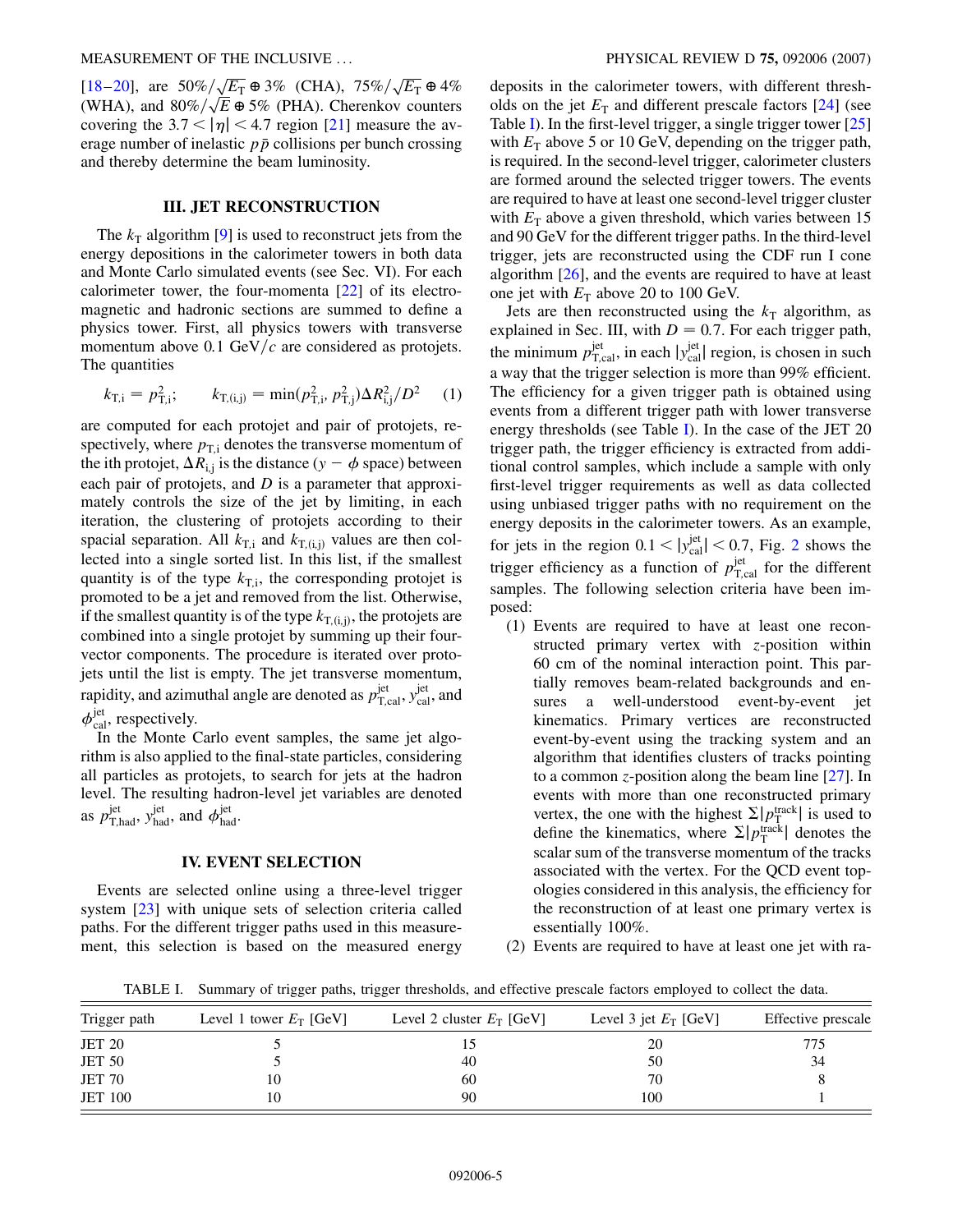<span id="page-5-0"></span>

FIG. 2. Measured trigger efficiencies as a function of  $p_{T, \text{cal}}^{\text{jet}}$  for different trigger paths and in the region  $0.1 < |y_{\text{cal}}^{\text{jet}}| < 0.7$ . In this particular case, JET 20 trigger path is at least 99% efficient for  $p_{\rm T, cal}^{\rm jet}$  > 32 GeV/*c*, JET 50 for  $p_{\rm T, cal}^{\rm jet}$  > 60 GeV/*c*, JET 70 for  $p_{\rm T, cal}^{\rm jet} > 84 \text{ GeV}/c$ , and JET 100 for  $p_{\rm T, cal}^{\rm jet} > 119 \text{ GeV}/c$ .

pidity in the region  $|y_{\text{cal}}^{\text{jet}}| < 2.1$  and corrected  $p_{\text{T,cal}}^{\text{jet}}$ <br>(see Sec. IX) above 54 GeV/*c*, which constitutes the minimum jet transverse momentum considered in the analysis. The measurements are limited to jets with  $|y_{\text{cal}}^{\text{jet}}|$  < 2.1 to avoid contributions from the *p* and  $\bar{p}$  remnants that would affect the measured  $p_{\text{T,cal}}^{\text{jet}}$ in the most forward region of the calorimeter.

(3) In order to remove beam-related backgrounds and cosmic rays, the events are required to fulfill  $E_T/\sqrt{\Sigma E_T} < F(p_{\text{T,cal}}^{\text{jet 1}})$ , where  $E_T$  denotes the miss-ing transverse energy [\[28\]](#page-18-0) in GeV and  $\Sigma E_{\text{T}} = \sum_{i} E_{\text{T}}^{i}$ is the total transverse energy of the event, as measured using calorimeter towers with  $E_{\rm T}^i$  above 0.1 GeV. The threshold function  $F(p_{\text{T,cal}}^{\text{jet 1}})$  is defined as  $F(p_{\text{T}}^{\text{jet}}) = \min(2 + 0.0125 \times p_{\text{T}}^{\text{jet}}, 7)$ , where  $p_{\text{T,cal}}^{\text{jet 1}}$ is the uncorrected transverse momentum of the leading jet (highest  $p_{\text{T}}^{\text{jet}}$ ) in GeV/*c*, and *F* is in GeV<sup>1/2</sup>. This criterion preserves more than 95% of the QCD events, as determined from Monte Carlo studies (see Sec. VI). A visual scan of events with  $p_{\text{T,cal}}^{\text{jet}}$  >  $400 \text{ GeV}/c$  did not show remaining backgrounds.

Measurements are carried out in five different jet rapidity regions:  $|y_{\text{cal}}^{\text{jet}}| < 0.1, 0.1 < |y_{\text{cal}}^{\text{jet}}| < 0.7, 0.7 < |y_{\text{cal}}^{\text{jet}}| < 1.1$ ,  $1.1 < |y_{\text{cal}}^{\text{jet}}| < 1.6$ , and  $1.6 < |y_{\text{cal}}^{\text{jet}}| < 2.1$ , where the different boundaries are chosen to reduce systematic effects coming from the layout of the calorimeter system.

## **V. EFFECT OF MULTIPLE** *pp* **INTERACTIONS**

The measured  $p_{\text{T,cal}}^{\text{jet}}$  includes contributions from multiple  $p\bar{p}$  interactions per bunch crossing at high instantaneous luminosity,  $\mathcal{L}^{\text{inst}}$ . The data used in this measurement

were collected at  $\mathcal{L}^{\text{inst}}$  between  $0.2 \times 10^{31} \text{ cm}^{-2} \text{ s}^{-1}$  and  $16.3 \times 10^{31}$  cm<sup>-2</sup> s<sup>-1</sup> with an average of  $4.1 \times$  $10^{31}$  cm<sup>-2</sup> s<sup>-1</sup>. On average, 1.5 inelastic  $p\bar{p}$  interactions per bunch crossing are expected. At the highest  $\mathcal{L}^{\text{inst}}$ considered, an average of 5.9 interactions per bunch crossing are produced. This mainly affects the measured cross section at low  $p_T^{\text{jet}}$  where the contributions are sizable. Multiple interactions are identified via the presence of additional primary vertices reconstructed from charged particles. The measured jet transverse momenta are corrected for this effect by removing a certain amount of transverse momentum,  $\delta_{p_T}^{\text{mi}} \times (N_{\text{V}} - 1)$ , where  $N_{\text{V}}$  denotes the number of reconstructed primary vertices in the event and  $\delta_{p_{\text{T}}}^{\text{mi}}$  is determined from the data by requiring that, after the correction is applied, the ratio of cross sections at low and high  $\mathcal{L}^{\text{inst}}$  does not show any  $p_{\text{T}}^{\text{jet}}$  dependence. The study is carried out separately in each  $|y_{\text{cal}}^{\text{jet}}|$  region, and the results are consistent with a common value  $\delta_{p_T}^{\text{mi}} = 1.86 \pm 1.00$  $0.23 \text{ GeV}/c$  across the whole rapidity range.

### **VI. MONTE CARLO SIMULATION**

Monte Carlo simulated event samples are used to determine the response of the detector and the correction factors to the hadron level. The generated samples are passed through a full CDF II detector simulation (based on GEANT3 [[29](#page-18-0)], where the GFLASH [\[30](#page-18-0)] package is used to simulate the energy deposition in the calorimeters) and then reconstructed and analyzed using the same analysis chain as used for the data.

Samples of simulated inclusive jet events have been generated with PYTHIA  $6.203$  [[31](#page-18-0)] and HERWIG  $6.4$  [\[32\]](#page-18-0) Monte Carlo generators, using CTEQ5L [\[33\]](#page-18-0) PDFs. The PYTHIA samples have been created using a specially tuned set of parameters, denoted as PYTHIA-TUNE A [\[34\]](#page-18-0), that includes enhanced contributions from initial-state gluon radiation and secondary parton interactions between remnants. The parameters were determined from dedicated studies of the underlying event using the CDF run I data [\[35\]](#page-18-0) and has been shown to properly describe the measured jet shapes in run II  $[36]$  $[36]$  $[36]$ . In the case of PYTHIA, fragmentation into hadrons is carried out using the string model [\[37\]](#page-18-0) as implemented in JETSET [[38](#page-18-0)], while HERWIG implements the cluster model [[39](#page-18-0)].

## **VII. SIMULATION OF THE CALORIMETER RESPONSE TO JETS**

Dedicated studies have been performed to validate the Monte Carlo simulation of the calorimeter response to jets for the different  $|y_{\text{cal}}^{\text{jet}}|$  regions. Previous analyses [\[3](#page-17-0)] for jets with  $0.1 < |y_{\text{cal}}^{\text{jet}}| < 0.7$  indicate that the simulation properly reproduces both the average  $p_T^{\text{jet}}$  and the jet momentum resolution,  $\sigma_{p_T^{\text{jet}}}$ , as measured in the data. The study is performed for the rest of the  $|y_{\text{cal}}^{\text{jet}}|$  regions using jets in the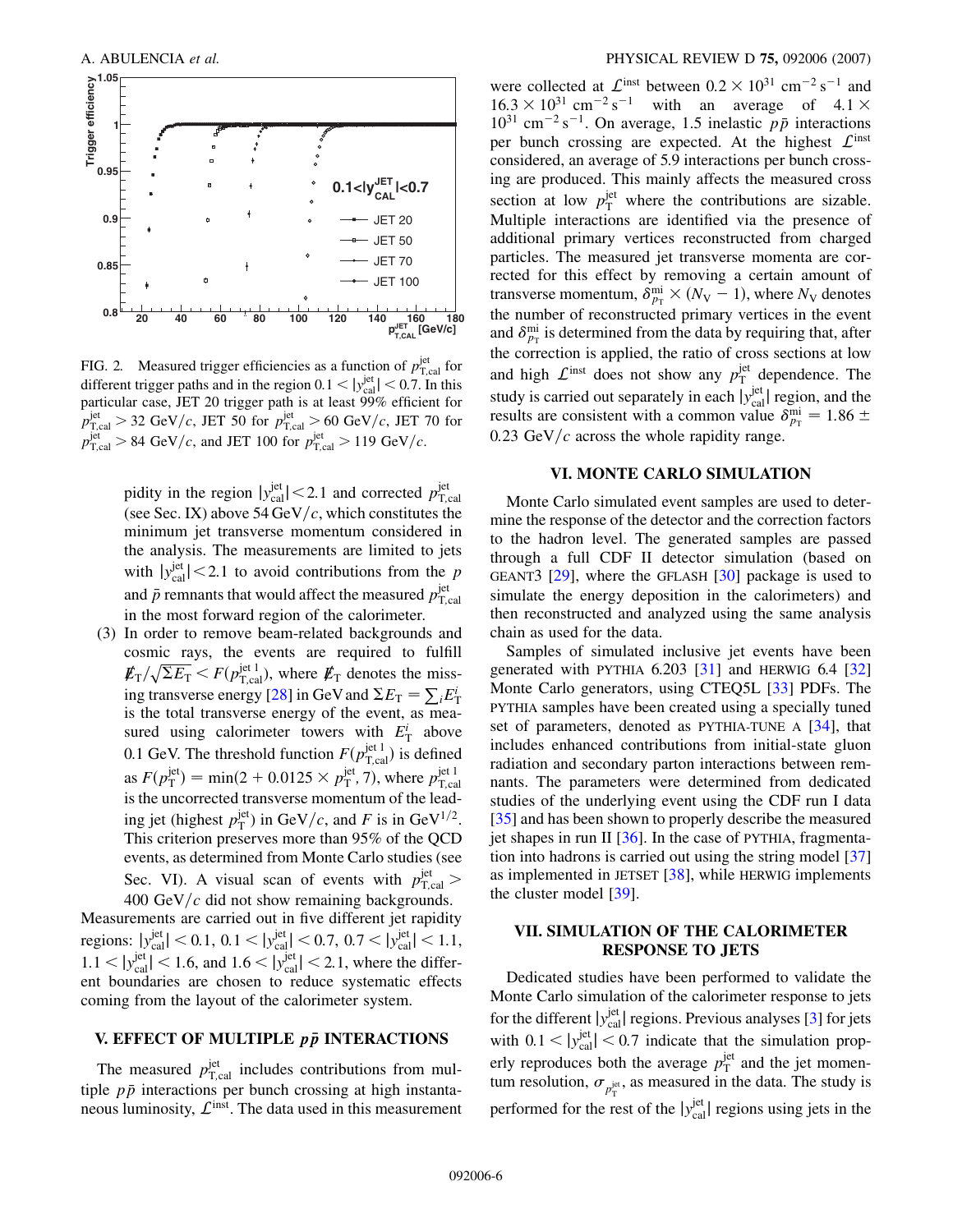<span id="page-6-0"></span>range  $0.1 < |y_{\text{cal}}^{\text{jet}}| < 0.7$  as a reference. An exclusive dijet sample is selected, in data and simulated events, with the following criteria:

- (1) Events are required to have one and only one reconstructed primary vertex with *z*-position within 60 cm of the nominal interaction point.
- (2) Events are required to have exactly two jets with  $p_{\text{T,cal}}^{\text{jet}}$  > 10 GeV/*c*, where one of the jets must be in the region  $0.1 < |y_{\text{cal}}^{\text{jet}}| < 0.7$ .

(3)  $\mathbf{\not{E}}_{\text{T}}/\sqrt{\Sigma E_{\text{T}}}< F(p_{\text{T,cal}}^{\text{jet 1}})$ , as explained in Sec. IV. The bisector method [\[40\]](#page-18-0) is applied to data and simulated exclusive dijet events to test the accuracy of the simulated  $\sigma_{p_{\rm T}^{\rm jet}}$  in the detector. The study indicates that the simulation systematically underestimates the measured  $\sigma_{p_T^{\text{jet}}}$  by 6% and 10% for jets in the regions  $0.7 < |y_{\text{cal}}^{\text{jet}}| < 1.1$  and  $1.6 <$  $|y_{\text{cal}}^{\text{jet}}|$  < 2.1, respectively, with no significant  $p_{\text{T,cal}}^{\text{jet}}$  dependence. An additional smearing of the reconstructed  $p_{T, cal}^{\text{jet}}$  is applied to the simulated events to account for this effect. In the region  $1.1 < |y_{\text{cal}}^{\text{jet}}| < 1.6$ ,  $\sigma_{p_T^{\text{jet}}}$  is overestimated by 5% in the simulation. The effect on the final result is included via slightly modified unfolding factors (see Sec. IX). For jets with  $|y_{\text{cal}}^{\text{jet}}|$  < 0.1, the simulation properly describes the measured  $\sigma_{p_{\rm T}^{\rm jet}}$ . Figure 3 shows the ratio between  $\sigma_{p_{\rm T}^{\rm jet}}$  in data and simulated events,  $\sigma_{p_T^{jet}}^{\text{data}} / \sigma_{p_T^{jet}}^{\text{me}}$ , in different  $|y_{\text{cal}}^{\text{jet}}|$ regions as a function of the average  $p_{\text{T,cal}}^{\text{jet}}$  of the dijet event [\[41\]](#page-18-0). After corrections have been applied to the simulated events, data and simulation agree. In the region 1*:*1*<*

 $|y_{\text{cal}}^{\text{jet}}|$  < 1.6, and only for the purpose of presentation, a 5% smearing of the reconstructed  $p_{\text{T,cal}}^{\text{jet}}$  is applied to the data to show the resulting good agreement with the uncorrected simulated resolution. The relative difference between data and simulated resolutions is conservatively taken to be  $\pm 8\%$  (see Fig. 3) over the whole range in  $p_{\rm T, cal}^{\rm jet}$  and  $|y_{\rm cal}^{\rm jet}|$  in the evaluation of systematic uncertainties.

The average jet momentum calorimeter response in the simulation is then tested by comparing the  $p_{T,\text{cal}}^{\text{jet}}$  balance in data and simulated exclusive dijet events. The variable  $\beta$ , defined as [\[42\]](#page-18-0)

$$
\beta = \frac{1 + \langle \Delta \rangle}{1 - \langle \Delta \rangle}, \quad \text{with } \Delta = \frac{p_{T,\text{cal}}^{\text{test jet}} - p_{T,\text{cal}}^{\text{ref. jet}}}{p_{T,\text{cal}}^{\text{test jet}} + p_{T,\text{cal}}^{\text{ref. jet}}}, \quad (2)
$$

is computed in data and simulated events in bins of  $(p_{\text{T,cal}}^{\text{test,jet}} + p_{\text{T,cal}}^{\text{ref. jet}})/2$ , where  $p_{\text{T,cal}}^{\text{ref. jet}}$  denotes the transverse momentum of the jet in the region  $0.1 < |y_{\text{cal}}^{\text{jet}}| < 0.7$ , and  $p_{\text{T,cal}}^{\text{ref. jet}}$  is the transverse momentum of the jet in the  $|y_{\text{cal}}^{\text{jet}}|$ region under study. The presence of calorimeter gaps at  $|\eta| \approx 0$  and  $|\eta| \approx 1.1$  (see Sec. II) translates into a reduced average calorimeter response to jets. For jets in the regions  $|y_{\text{cal}}^{\text{jet}}| \approx 0$  and  $|y_{\text{cal}}^{\text{jet}}| \approx 1.1$ , the value for  $\beta$  is about 0.87. Figure [4](#page-7-0) presents the ratios  $\beta_{data}/\beta_{mc}$  as a function of  $p_{\text{T,cal}}^{\text{jet}} = p_{\text{T,cal}}^{\text{test jet}}$  in the different  $|y_{\text{cal}}^{\text{jet}}|$  bins considered in the analysis. The study indicates that small corrections are required around calorimeter gaps,  $|y_{\text{cal}}^{\text{jet}}| < 0.1$  and  $1.1 < |y_{\text{cal}}^{\text{jet}}| < 1.6$ , as well as in the most forward region,



FIG. 3. Ratio  $\sigma_{\text{plet}}^{\text{data}} / \sigma_{\text{pre}}^{\text{me}}$  as a function of the average  $p_{\text{T,cal}}^{\text{jet}}$  of the dijet event, in different  $|y_{\text{cal}}^{\text{jet}}|$  regions, before (black squares) and  $\sigma_{\text{ref}}^{\text{beta}}$  and  $\sigma_{\text{ref}}^{\text{beta}}$  and after (open circles) corrections have been applied (see Sec. VII). The solid lines are fits to the corrected ratios. The dashed lines indicate a  $\pm 8\%$  relative variation considered in the study of systematic uncertainties.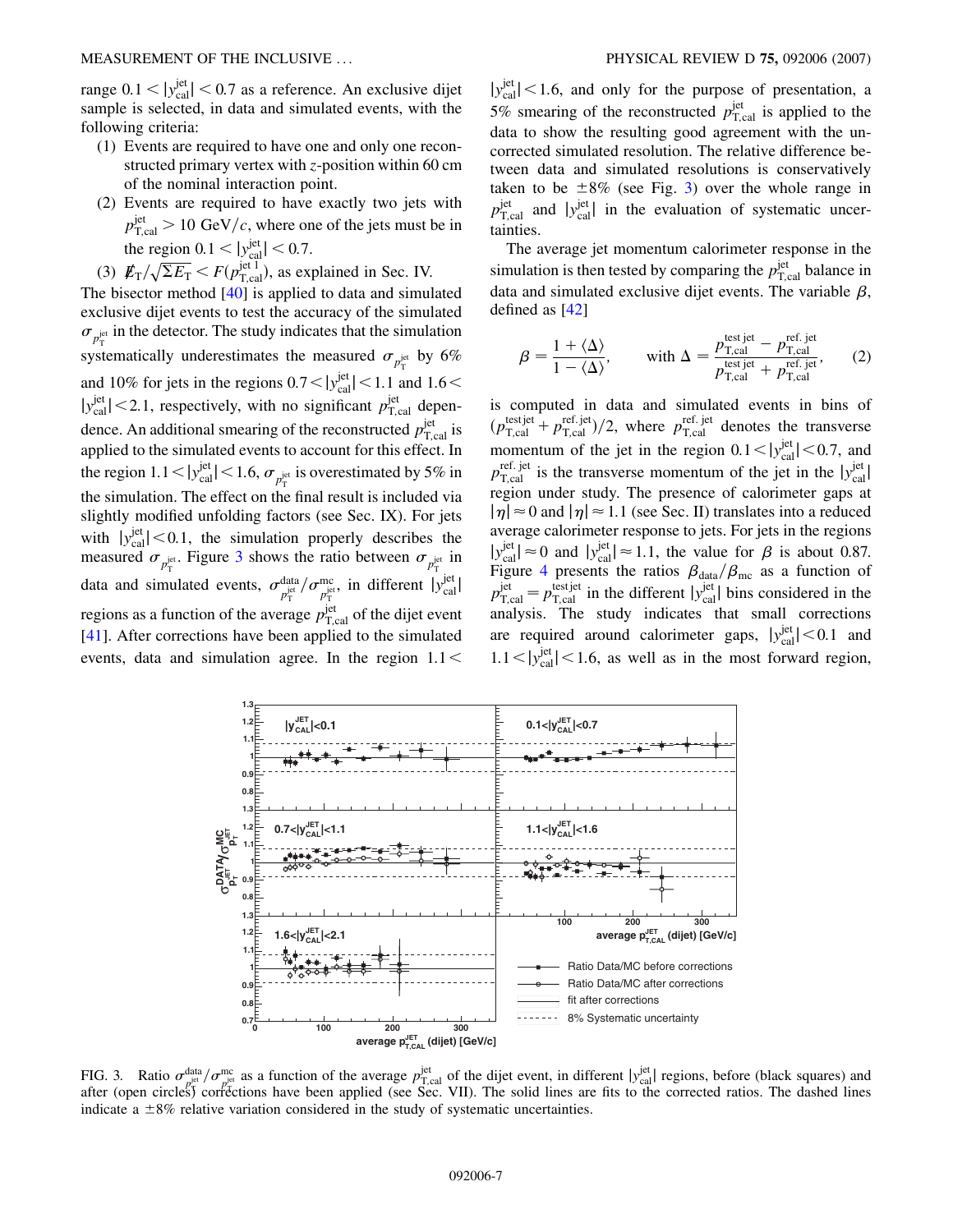<span id="page-7-0"></span>

FIG. 4. Ratio  $\beta_{\text{data}}/\beta_{\text{mc}}$  as a function of  $p_{\text{T,cal}}^{\text{jet}}$  in different  $|y_{\text{cal}}^{\text{jet}}|$  regions. The solid lines show the nominal parametrizations based on fits to the ratios. In the region  $|y_{\text{cal}}^{\text{jet}}| > 1.1$ , the dashed lines indicate different parametrizations used to describe the ratios at high  $p_{\text{T,cal}}^{\text{jet}}$ and are considered in the study of systematic uncertainties.

 $1.6 < |y_{\text{cal}}^{\text{jet}}| < 2.1$ . For jets with  $|y_{\text{cal}}^{\text{jet}}| > 1.1$ , the correction shows a moderate  $p_{\text{T,cal}}^{\text{jet}}$  dependence, and several parametrizations are considered to extrapolate to very high  $p_{\text{T,cal}}^{\text{jet}}$ . The difference observed in the final results, using different parametrizations, is included as part of the total systematic uncertainty.

## **VIII. RECONSTRUCTION OF THE JET VARIABLES**

The jet reconstruction in the detector is studied using Monte Carlo event samples, with modified jet energy response in the calorimeter, as described in the previous section, and pairs of jets at the calorimeter and hadron levels matched in  $(y - \phi)$  space by requiring  $\sqrt{(y_{\text{cal}}^{\text{jet}} - y_{\text{had}}^{\text{jet}})^2 + (\phi_{\text{cal}}^{\text{jet}} - \phi_{\text{had}}^{\text{jet}})^2}$ *< D*. These studies indicate that the angular variables of a jet are reconstructed with no significant systematic shift and with a resolution better than 0.05 units in *y* and  $\phi$  at low  $p_{\text{T,cal}}^{\text{jet}}$ , improving as  $p_{\text{T,cal}}^{\text{jet}}$  increases. The measured  $p_{\text{T,cal}}^{\text{jet}}$  systematically underestimates that of the hadron-level jet. This is attributed mainly to the noncompensating nature of the calorimeter [\[18\]](#page-18-0). For jets with  $p_{\rm T, cal}^{\rm jet}$  around 50 GeV/c, the jet transverse momentum is reconstructed with an average shift that varies between  $-9\%$  and  $-30\%$  and a resolution between 10% and 16%, depending on the  $|y_{\text{cal}}^{\text{jet}}|$  region. The jet reconstruction improves as  $p_{\text{T,cal}}^{\text{jet}}$  increases. For jets with  $p_{\rm T, cal}^{\rm jet}$  around 500 GeV/c, the average shift is  $-7\%$  and the resolution is about 7%.

## **IX. UNFOLDING**

The measured  $p_{\text{T,cal}}^{\text{jet}}$  distributions in the different  $|y_{\text{cal}}^{\text{jet}}|$ regions are unfolded back to the hadron level using simulated event samples (see Sec. VI), after including the modified jet energy response described in Sec. VII. PYTHIA-TUNE A provides a reasonable description of the different jet and underlying event quantities, and is used to determine the correction factors in the unfolding procedure. In order to avoid any potential bias on the correction factors due to the particular PDF set used during the generation of the simulated samples, which translates into slightly different simulated  $p_{T,\text{cal}}^{\text{jet}}$  distributions, the underlying  $\hat{p}_t$  spectrum [[43](#page-18-0)] in PYTHIA-TUNE A is reweighted until the Monte Carlo samples accurately follow each of the measured  $p_{\text{T,cal}}^{\text{jet}}$  distributions. The unfolding is carried out in two steps.

First, an average correction is computed separately in each jet rapidity region using corresponding matched pairs of jets at the calorimeter and hadron levels. The correlation  $\langle p_{\text{T},\text{had}}^{\text{jet}} - p_{\text{T},\text{cal}}^{\text{jet}} \rangle$  versus  $\langle p_{\text{T},\text{cal}}^{\text{jet}} \rangle$  (see Fig. [5](#page-8-0)), computed in bins of  $(p_{\text{T,had}}^{\text{jet}} + p_{\text{T,cal}}^{\text{jet}})/2$ , is used to extract correction factors which are then applied to the measured jets to obtain the corrected transverse momenta,  $p_{\text{T,cor}}^{\text{jet}}$ . In each jet rapidity region, a cross section is defined as

$$
\frac{d^2 \sigma}{dp_{\text{T,cor}}^{\text{jet}}} = \frac{1}{\mathcal{L}} \frac{N_{\text{cor}}^{\text{jet}}}{\Delta p_{\text{T,cor}}^{\text{jet}} \Delta y_{\text{cal}}^{\text{jet}}},\tag{3}
$$

where  $N_{\text{cor}}^{\text{jet}}$  denotes the number of jets in a given  $p_{\text{T,cor}}^{\text{jet}}$  bin,  $\Delta p_{\rm T,cor}^{\rm jet}$  is the size of the bin,  $\Delta y_{\rm cal}^{\rm jet}$  denotes the size of the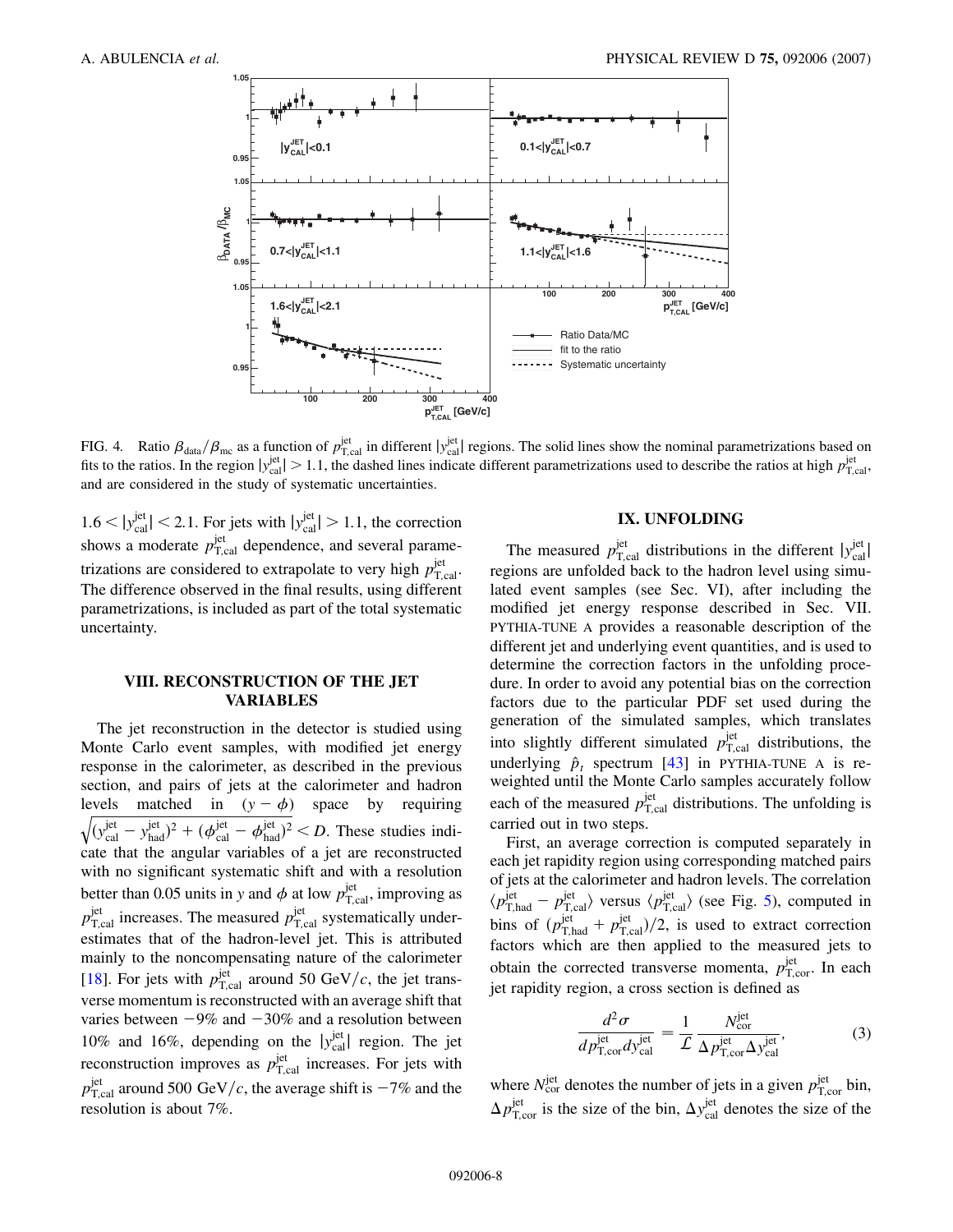<span id="page-8-0"></span>

FIG. 5. Correlation  $\langle p_{\text{T},had}^{\text{jet}} - p_{\text{T},cal}^{\text{jet}} \rangle$  versus  $\langle p_{\text{T},cal}^{\text{jet}} \rangle$ , as extracted from PYTHIA-TUNE A simulated event samples, in the different  $|y_{cal}^{\text{jet}}|$ regions.

region in  $y_{\text{cal}}^{\text{jet}}$ , and  $\mathcal{L}$  is the integrated luminosity.  $N_{\text{cor}}^{\text{jet}}$ includes event-by-event weights that account for trigger prescale factors, and  $\Delta p_{\rm T,cor}^{\rm jet}$  is chosen according to the jet momentum resolution.

Second, each measurement is corrected for acceptance and smearing effects using a bin-by-bin unfolding procedure, which also accounts for the efficiency of the selection criteria. The unfolding factors, defined as

$$
U(p_{\text{T,cor}}^{\text{jet}}, y_{\text{cal}}^{\text{jet}}) = \frac{d^2 \sigma / dp_{\text{T,had}}^{\text{jet}} dy_{\text{had}}^{\text{jet}}}{d^2 \sigma / dp_{\text{T,cor}}^{\text{jet}} dy_{\text{cal}}^{\text{jet}}},\tag{4}
$$

are extracted from Monte Carlo event samples and applied

to the measured  $p_{\text{T,cor}}^{\text{jet}}$  distributions to obtain the final results. As shown in Fig. 6, the factor  $U(p_{\text{T,cor}}^{\text{jet}}, y_{\text{cal}}^{\text{jet}})$  increases with  $p_{\text{T,cor}}^{\text{jet}}$  and presents a moderate  $|y_{\text{cal}}^{\text{jet}}|$  dependence. At low  $p_{\text{T,cor}}^{\text{jet}}$ , the unfolding factor varies between 1.02 and 1.06 for different rapidity regions. For jets with  $p_{\text{T,cor}}^{\text{jet}}$  of about 300 GeV/c, the factor varies between 1.1 and 1.2, and increases up to 1.3–1.4 at very high  $p_{\text{T,cor}}^{\text{jet}}$ . In the region  $1.1 < |y_{\text{cal}}^{\text{jet}}| < 1.6$ , the unfolding factor includes an additional correction,  $f_U(p_{\text{T,cor}}^{\text{jet}})$ , to account for the fact that the simulation overestimates the jet momentum resolution in that region (see Sec. VII). The factor  $f_U(p_{\text{T,cor}}^{\text{jet}})$  is computed from Monte Carlo samples as the ratio between



FIG. 6. Unfolding factors,  $U(p_{\text{T,cor}}^{\text{jet}}, y_{\text{cal}}^{\text{jet}})$ , as extracted from PYTHIA-TUNE A simulated event samples, as a function of  $p_{\text{T,cor}}^{\text{jet}}$  in the different  $|y_{\text{cal}}^{\text{jet}}|$  regions.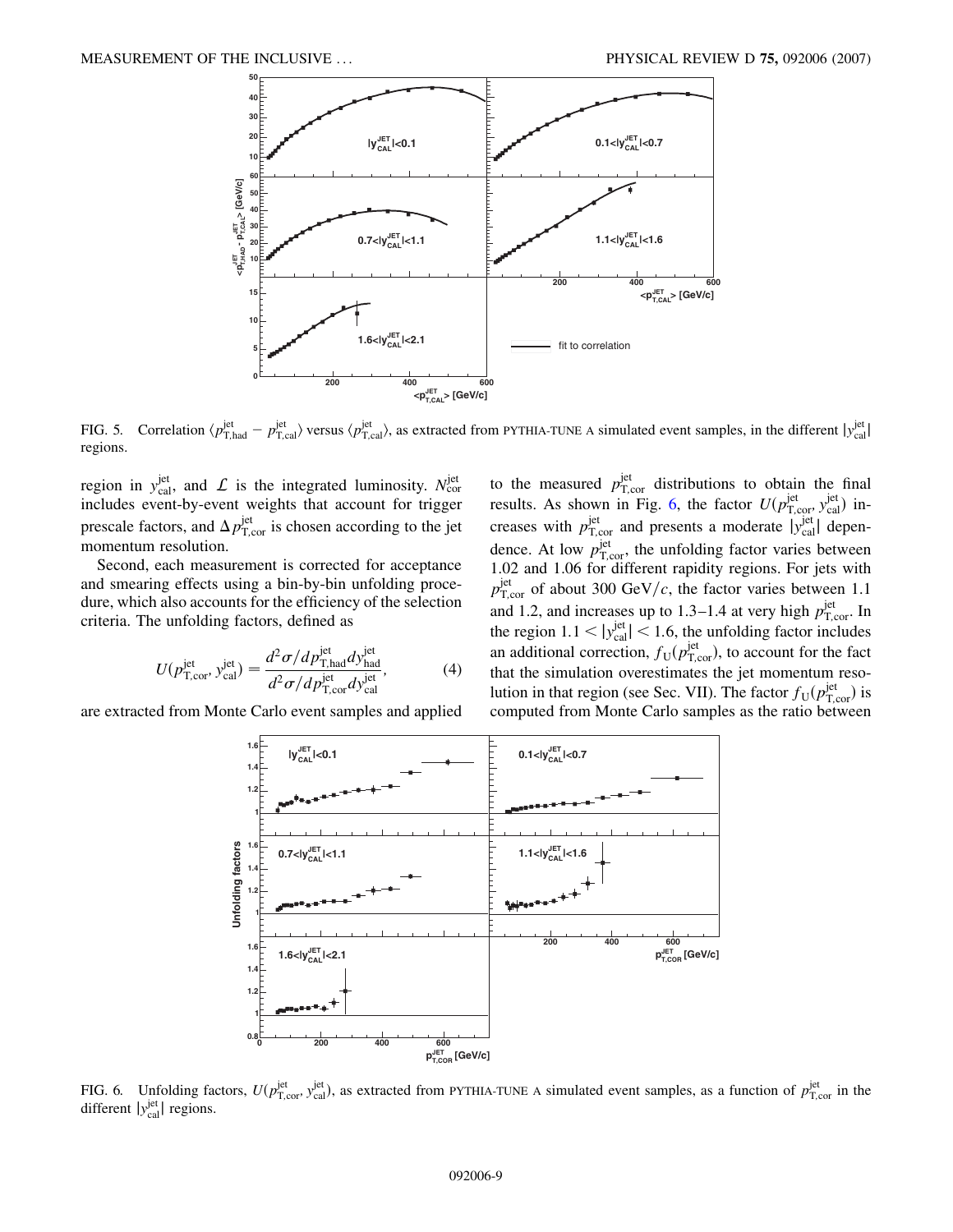<span id="page-9-0"></span>the  $p_{\text{T,had}}^{\text{jet}}$  distribution smeared using the simulated  $\sigma_{p_{\text{T}}^{\text{jet}}}$ and the one smeared using  $\sigma_{p_{\rm T}^{\rm jet}}$  in data as extracted from the bisector method (see Sec. VII). The factor  $f_U(p_{T,\text{cor}}^{\text{jet}})$  is about 1.03 and shows no significant  $p_{\text{T,cor}}^{\text{jet}}$  dependence.

## **X. SYSTEMATIC UNCERTAINTIES**

A detailed study of the systematic uncertainties on the measurements has been carried out [[44](#page-18-0)]. Tables II and [III](#page-10-0) show the different contributions to the total systematic uncertainty in each  $p_T^{\text{jet}}$  bin and  $|y^{\text{jet}}|$  region:

TABLE II. Systematic uncertainties (in percent) on the measured inclusive jet differential cross section as a function of  $p_T^{\text{jet}}$  for jets in the regions  $|y^{jet}|$  < 0.1 and 0.1 <  $|y^{jet}|$  < 0.[7](#page-11-0) (see Fig. 7). The different columns follow the discussion in Sec. X. An additional 5.8% uncertainty on the integrated luminosity is not included.

| $\beta_{\text{data}}/\beta_{\text{mc}}$ |                    |                            |          |          |                  |           |                                |                                |  |  |
|-----------------------------------------|--------------------|----------------------------|----------|----------|------------------|-----------|--------------------------------|--------------------------------|--|--|
| $p_{\rm T}^{\rm jet}$ [GeV/c]           | Jet energy scale   | (a)                        | (b)      | (c)      | Resolution       | Unfolding | $p_{\rm T}^{\rm jet}$ -spectra | $\delta_{p_{\rm T}}^{\rm mi}$  |  |  |
| $54 - 62$                               | $+10.3$<br>$-9.3$  | $+1.4$<br>$-2.1$           | $\cdots$ | .        | $+2.8$<br>$-3.0$ | ±8.2      | ±1.5                           | $+1.8$<br>$-1.7$               |  |  |
| $62 - 72$                               | $+9.9$<br>$-9.4$   | $+1.7$<br>$-2.1$           | $\cdots$ | $\cdots$ | $+2.8$<br>$-3.0$ | ±7.1      | ±1.4                           | $+1.6$<br>$-1.5$               |  |  |
| $72 - 83$                               | $+9.6$<br>$-9.4$   | $+1.9$<br>$-2.1$           | $\cdots$ | $\cdots$ | $+2.9$<br>$-3.0$ | ±6.2      | $\pm 1.3$                      | $+1.4$                         |  |  |
| $83 - 96$                               | $+9.4$<br>$-9.5$   | $+2.1$                     | $\cdots$ | $\cdots$ | $+2.9$<br>$-2.9$ | ±5.4      | ±1.1                           | $-1.3$<br>+1.3<br>$-1.1$       |  |  |
| $96 - 110$                              | $+9.5$<br>$-9.6$   | $-2.2$<br>+2.3             | .        | $\cdots$ | $+2.9$<br>$-2.9$ | ±4.7      | ±1.0                           | $+1.1$<br>$-1.0$               |  |  |
| $110 - 127$                             | $+9.8$<br>$-9.8$   | $^{-2.2}_{+2.5}$<br>$-2.3$ | .        | $\cdots$ | $+3.0$<br>$-2.9$ | ±4.2      | ±0.9                           | $+1.0$                         |  |  |
| $127 - 146$                             | $+10.4$<br>$-10.2$ | $+2.7$<br>$-2.4$           | .        | $\cdots$ | $+3.1$<br>$-2.9$ | ±3.7      | ±0.8                           | $-0.9 + 0.9$<br>$-0.8$         |  |  |
| $146 - 169$                             | $+11.2$<br>$-10.8$ | $+2.8$<br>$-2.6$           | $\cdots$ | .        | $+3.1$<br>$-3.0$ | ±3.2      | ±0.6                           | $+0.8$                         |  |  |
| $169 - 195$                             | $+12.4$<br>$-11.6$ | $+2.9$<br>$-2.7$           | $\cdots$ | .        | $+3.3$<br>$-3.0$ | ±2.8      | ±0.5                           | $-0.8$<br>+0.7<br>$-0.7$       |  |  |
| $195 - 224$                             | $+13.9$<br>$-12.8$ | $+3.0$<br>$-2.9$           | .        | .        | $+3.4$<br>$-3.2$ | ±2.5      | ±0.4                           | $+0.6$<br>$-0.7$               |  |  |
| $224 - 259$                             | $+15.5$<br>$-14.3$ | $+3.1$<br>$-3.1$           | $\cdots$ | .        | $+3.7$<br>$-3.4$ | ±2.2      | $\pm 0.3$                      | $+0.6$<br>$-0.6$               |  |  |
| $259 - 298$                             | $+17.4$<br>$-15.9$ | $+3.3$<br>$-3.4$           | $\cdots$ | .        | $+4.0$<br>$-3.6$ | ±2.0      | ±0.4                           | $+0.5$<br>$-0.6$               |  |  |
| $298 - 344$                             | $+19.5$<br>$-17.4$ | $+3.6$<br>$-3.7$           | $\cdots$ | .        | $+4.3$<br>$-4.0$ | ±1.8      | ±0.6                           | $+0.5$<br>$-0.6$               |  |  |
| $344 - 396$                             | $+22.1$<br>$-19.1$ | $+4.0$<br>$-4.0$           | .        | $\cdots$ | $+4.8$<br>$-4.5$ | ±1.6      | ±1.0                           | $+0.4$<br>$-0.5$               |  |  |
| $396 - 457$                             | $+25.7$<br>$-21.6$ | $+4.6$<br>$-4.4$           | $\cdots$ | .        | $+5.4$<br>$-5.1$ | ±1.4      | ±1.8                           | $+0.4$                         |  |  |
| $457 - 527$                             | $+31.3$<br>$-26.3$ | $+5.3$<br>$-5.1$           | $\cdots$ | .        | $+6.1$<br>$-5.9$ | ±1.3      | $\pm$ 3.1                      | $-0.5$<br>+0.3<br>-0.5<br>+0.3 |  |  |
| 527-700                                 | $+43.7$<br>$-32.9$ | $+7.3$<br>$-6.7$           | .        | $\cdots$ | $+7.4$<br>$-7.3$ | ±1.1      | ±7.1                           | $-0.5$                         |  |  |

| $p_{\rm T}^{\rm jet}$ [GeV/c] | Jet energy scale   | (a)      | $\beta_{\text{data}}/\beta_{\text{mc}}$<br>(b) | (c)      | Resolution       | Unfolding | $p_{\rm T}^{\rm jet}$ -spectra | $\delta^{\mathrm{mi}}_{\mathit{p}_{\mathrm{T}}}$ |
|-------------------------------|--------------------|----------|------------------------------------------------|----------|------------------|-----------|--------------------------------|--------------------------------------------------|
| $54 - 62$                     | $+9.5$<br>$-9.4$   | $\cdots$ | .                                              | $\cdots$ | $+2.2$<br>$-2.5$ | ±5.3      | ±0.6                           | $+1.6$<br>$-1.6$                                 |
| $62 - 72$                     | $+9.4$<br>$-9.1$   | .        | .                                              | .        | $+2.1$<br>$-2.4$ | ±4.7      | ±0.6                           | $+1.5$<br>$-1.4$                                 |
| $72 - 83$                     | $+9.4$<br>$-8.9$   | $\cdots$ | $\cdots$                                       | .        | $+2.1$<br>$-2.4$ | ±4.1      | ±0.5                           | $+1.3$<br>$-1.3$                                 |
| $83 - 96$                     | $+9.4$<br>$-8.9$   | .        | $\cdots$                                       | $\cdots$ | $+2.0$<br>$-2.3$ | ±3.7      | ±0.5                           | $+1.2$<br>$-1.1$                                 |
| $96 - 110$                    | $+9.6$<br>$-9.0$   | .        | .                                              | .        | $+2.0$<br>$-2.2$ | $\pm$ 3.3 | ±0.5                           | $+1.1$<br>$-1.0$                                 |
| $110 - 127$                   | $+10.0$<br>$-9.3$  | .        | .                                              | .        | $+1.9$<br>$-2.1$ | ±3.0      | ±0.5                           | $+1.0$<br>$-0.9$                                 |
| $127 - 146$                   | $+10.6$<br>$-9.8$  | .        | .                                              | .        | $+1.9$<br>$-2.1$ | ±2.7      | ±0.5                           | $+0.9$<br>$-0.8$                                 |
| $146 - 169$                   | $+11.4$<br>$-10.6$ | .        | $\cdots$                                       | .        | $+1.9$<br>$-2.0$ | ±2.4      | ±0.4                           | $+0.8$<br>$-0.8$                                 |
| $169 - 195$                   | $+12.6$<br>$-11.7$ | .        | .                                              | .        | $+2.0$<br>$-2.1$ | ±2.2      | ±0.4                           | $+0.7$<br>$-0.7$                                 |
| $195 - 224$                   | $+14.1$<br>$-13.1$ | .        | .                                              | .        | $+2.1$<br>$-2.1$ | ±2.0      | ±0.4                           | $+0.7$<br>$-0.7$                                 |
| $224 - 259$                   | $+16.0$<br>$-14.8$ | .        | .                                              | .        | $+2.2$<br>$-2.3$ | ±1.8      | ±0.3                           | $+0.6$<br>$-0.6$                                 |
| $259 - 298$                   | $+18.4$<br>$-16.7$ | .        | .                                              | .        | $+2.5$<br>$-2.5$ | ±1.7      | ±0.3                           | $+0.6$<br>$-0.6$                                 |
| $298 - 344$                   | $+21.3$<br>$-18.9$ | .        | .                                              | .        | $+2.8$<br>$-2.9$ | ±1.6      | ±0.3                           | $+0.5$<br>$-0.6$                                 |
| $344 - 396$                   | $+25.1$<br>$-21.4$ | .        | $\cdots$                                       | $\cdots$ | $+3.4$<br>$-3.5$ | ±1.5      | ±0.5                           | $+0.5$<br>$-0.5$                                 |
| $396 - 457$                   | $+30.3$<br>$-24.7$ | .        | .                                              | $\cdots$ | $+4.1$<br>$-4.2$ | ±1.4      | ±0.8                           | $+0.4$<br>$-0.5$                                 |
| $457 - 527$                   | $+37.7$<br>$-29.3$ | .        | .                                              | .        | $+5.1$<br>$-5.2$ | ±1.3      | ±1.4                           | $+0.4$<br>$-0.5$                                 |
| 527-700                       | $+52.3$<br>$-39.8$ | $\cdots$ | $\cdots$                                       | $\cdots$ | $+7.3$<br>$-7.3$ | ±1.2      | ±3.6                           | $+0.4$<br>$-0.5$                                 |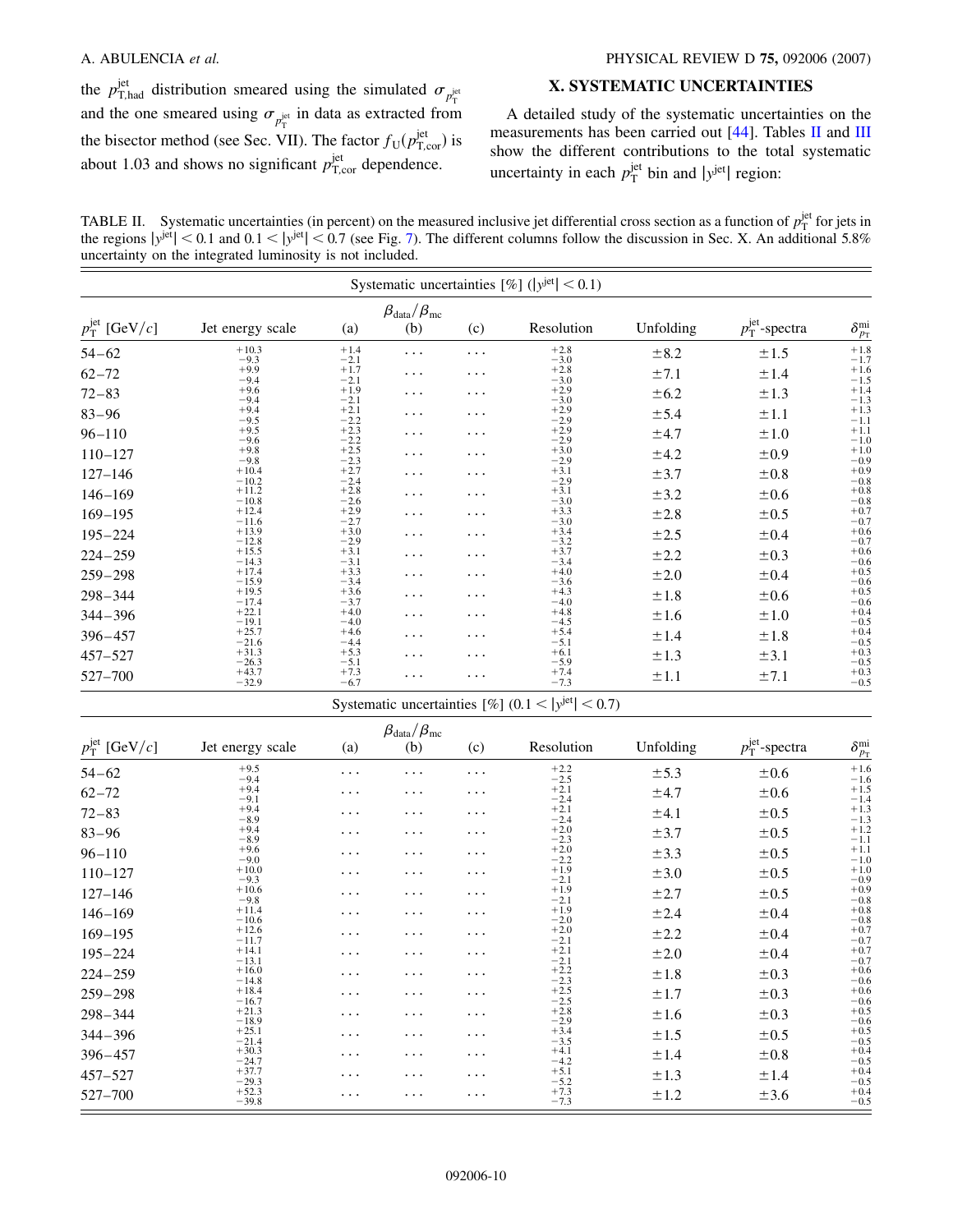## <span id="page-10-0"></span>MEASUREMENT OF THE INCLUSIVE ... PHYSICAL REVIEW D **75,** 092006 (2007)

TABLE III. Systematic uncertainties (in percent) on the measured inclusive jet differential cross section as a function of  $p_T^{\text{jet}}$  for jets in the regions  $0.7 < |y^{jet}| < 1.1$ ,  $1.1 < |y^{jet}| < 1.6$ , and  $1.6 < |y^{jet}| < 2.1$  (see Fig. [7\)](#page-11-0). The different columns follow the discussion in Sec. X. An additional 5.8% uncertainty on the integrated luminosity is not included.

|                               |                               |                            |                                                |                  | Systematic uncertainties [%] $(0.7 <  y^{jet}  < 1.1)$ |           |                                |                                              |
|-------------------------------|-------------------------------|----------------------------|------------------------------------------------|------------------|--------------------------------------------------------|-----------|--------------------------------|----------------------------------------------|
| $p_{\rm T}^{\rm jet}$ [GeV/c] | Jet energy scale              | (a)                        | $\beta_{\text{data}}/\beta_{\text{mc}}$<br>(b) | (c)              | Resolution                                             | Unfolding | $p_{\rm T}^{\rm jet}$ -spectra | $\delta_{p_{\mathrm{T}}}^{\mathrm{mi}}$      |
| $54 - 62$                     | $+9.2$<br>$-9.9$              | $+2.1$<br>$-2.3$           | $\cdots$                                       | $\cdots$         | $+4.0$<br>$-3.8$                                       | ±6.3      | ±2.0                           | $+1.7$                                       |
| $62 - 72$                     | $+9.2$<br>$-9.3$              | $+2.2$<br>$-2.3$           | .                                              | .                | $+3.8$                                                 | ±5.6      | ±1.9                           | $^{-1.6}_{+1.5}$                             |
| $72 - 83$                     | $+9.2$<br>$-9.0$              | $+2.3$<br>$-2.3$           | .                                              | $\cdots$         | $-3.7$<br>+3.7<br>$-3.5$                               | ±4.9      | ±1.8                           | $-1.4$<br>+1.3                               |
| $83 - 96$                     | $+9.5$                        | $+2.3$                     | .                                              | $\cdots$         | $+3.5$                                                 | ±4.4      | ±1.8                           | $-1.3$<br>$+1.2$                             |
| $96 - 110$                    | $-9.0$<br>$+9.9$              | $-2.3$<br>$+2.4$           | $\cdots$                                       | $\cdot$          | $-3.4$<br>$+3.4$                                       | ±3.9      | ±1.7                           | $-1.2$<br>+1.1                               |
| $110 - 127$                   | $-9.3$<br>$+10.6$             | $-2.4$<br>$+2.5$           | .                                              | .                | $-3.3$<br>$+3.3$<br>$-3.2$                             | ±3.5      | ±1.7                           | $-1.1$<br>$+1.0$                             |
| $127 - 146$                   | $-9.8$<br>$+11.5$             | $-2.5$<br>$+2.6$           | .                                              | .                | $+3.3$                                                 | ±3.2      | ±1.7                           | $-1.0$<br>$+0.9$                             |
| $146 - 169$                   | $-10.7$<br>$+12.6$            | $-2.6$<br>$+2.8$           | .                                              | .                | $-3.1$<br>$+3.3$<br>$-3.2$                             | ±2.8      | ±1.6                           | $-0.9$<br>$+0.8$                             |
| $169 - 195$                   | $-11.7$<br>$+14.1$            | $-2.7$<br>$+3.0$<br>$-2.9$ | $\cdots$                                       | .                | $+3.4$<br>$-3.3$                                       | ±2.6      | ±1.6                           | $-0.8$<br>+0.8<br>$-0.8$                     |
| $195 - 224$                   | $-13.0$<br>$+15.9$<br>$-14.6$ | $+3.3$<br>$-3.2$           | .                                              | .                | $+3.7$<br>$-3.5$                                       | ±2.3      | ±1.7                           | $^{+0.7}_{-0.7}$                             |
| $224 - 259$                   | $+18.1$<br>$-16.5$            | $+3.8$<br>$-3.6$           | .                                              | $\cdot$          | $+4.1$<br>$-3.9$                                       | ±2.1      | ±1.8                           | $+0.7$<br>$-0.7$                             |
| $259 - 298$                   | $+21.0$<br>$-19.2$            | $+4.4$<br>$-4.1$           | $\ddotsc$                                      | .                | $+4.7$<br>$-4.5$                                       | ±2.0      | $\pm 2.1$                      | $+0.6$<br>$-0.6$                             |
| $298 - 344$                   | $+25.2$<br>$-22.7$            | $+5.0$<br>$-4.8$           | .                                              | $\cdots$         | $+5.6$<br>$-5.3$                                       | ±1.8      | ±2.4                           | $^{+0.6}_{-0.6}$                             |
| $344 - 396$                   | $+31.5$<br>$-26.9$            | $+5.9$<br>$-5.6$           | .                                              | $\cdots$         | $+6.8$<br>$-6.4$                                       | ±1.7      | ±3.0                           | $+0.6$                                       |
| $396 - 457$                   | $+41.3$<br>$-31.0$            | $+7.2$<br>$-6.6$           | .                                              | .                | $+8.3$<br>$-7.7$                                       | ±1.6      | ±3.8                           | $-0.6$<br>+0.5<br>$-0.5$                     |
| $457 - 527$                   | $+55.4$<br>$-38.3$            | $+10.4$<br>$-7.7$          | .                                              | .                | $+10.0$<br>$-9.1$                                      | ±1.5      | ±5.0                           | $+0.5$<br>$-0.5$                             |
|                               |                               |                            |                                                |                  | Systematic uncertainties [%] $(1.1 <  y^{jet}  < 1.6)$ |           |                                |                                              |
|                               |                               |                            | $\beta_{\text{data}}/\beta_{\text{mc}}$        |                  |                                                        |           |                                |                                              |
| $p_{\rm T}^{\rm jet}$ [GeV/c] | Jet energy scale              | (a)                        | (b)                                            | (c)              | Resolution                                             | Unfolding | $p_{\rm T}^{\rm jet}$ -spectra | $\delta_{\textit{p}_{\text{T}}}^{\text{mi}}$ |
| $54 - 62$                     | $+9.4$<br>$-8.6$              | $+2.6$<br>$-2.4$           | $\cdots$                                       | $+0.0$<br>$-3.0$ | $+2.9$<br>$-3.1$                                       | ±6.7      | ±1.3                           | $+1.8$<br>$-1.8$                             |
| $62 - 72$                     | $+9.5$<br>$-8.9$              | $+2.5$<br>$-2.4$           | $\cdots$                                       | $+0.0$<br>$-3.0$ | $+2.9$<br>$-3.0$                                       | ±6.4      | ±1.1                           | $^{+1.6}_{-1.5}$                             |
| $72 - 83$                     | $+9.8$<br>$-9.3$              | $+2.5$<br>$-2.5$           | .                                              | $+0.0$<br>$-3.0$ | $+2.9$<br>$-2.9$                                       | ±6.1      | ±0.9                           | $+1.4$                                       |
| $83 - 96$                     | $+10.2$<br>$-9.8$             | $+2.5$<br>$-2.6$           | .                                              | $+0.0$<br>$-3.0$ | $+2.9$<br>$-2.8$                                       | ±5.8      | ±0.8                           | $-1.3$<br>+1.3<br>-1.2<br>+1.2               |
| $96 - 110$                    | $+10.9$<br>$-10.5$            | $+2.6$<br>$-2.6$           | .                                              | $+0.0$<br>$-3.0$ | $+3.0$<br>$-2.9$                                       | ±5.6      | ±0.6                           | $-1.1$                                       |

| 96–110      | $+10.9$<br>$-10.5$ | $+2.0$<br>$-2.6$ | $\cdots$          | $+0.0$<br>$-3.0$ | $+5.0$<br>$-2.9$  | ±5.6  | $\pm 0.6$ | $+1.2$<br>$-1.1$ |
|-------------|--------------------|------------------|-------------------|------------------|-------------------|-------|-----------|------------------|
| $110 - 127$ | $+11.7$<br>$-11.4$ | $+2.7$<br>$-2.8$ | $\ddots$          | $+0.0$<br>$-3.0$ | $+3.1$<br>$-3.0$  | ± 5.4 | $\pm 0.4$ | $+1.1$<br>$-1.0$ |
| $127 - 146$ | $+12.8$<br>$-12.6$ | $+2.9$<br>$-3.0$ | $\ddots$          | $+0.0$<br>$-3.0$ | $+3.4$<br>$-3.2$  | ± 5.2 | ±0.3      | $+1.1$<br>$-1.0$ |
| $146 - 169$ | $+14.5$<br>$-14.2$ | $+3.3$<br>$-3.3$ | $\ddots$          | $+0.0$<br>$-3.0$ | $+3.8$<br>$-3.6$  | ±5.0  | ±0.1      | $+1.0$<br>$-0.9$ |
| $169 - 195$ | $+16.9$<br>$-16.2$ | $+3.8$<br>$-3.7$ | $\cdots$          | $+0.0$<br>$-3.0$ | $+4.3$<br>$-4.2$  | ±4.8  | $\pm 0.1$ | $+1.0$<br>$-0.9$ |
| $195 - 224$ | $+20.3$<br>$-18.6$ | $+4.4$<br>$-4.2$ | $+0.7$<br>$-0.9$  | $+0.0$<br>$-3.0$ | $+5.1$<br>$-5.0$  | ±4.7  | ±0.2      | $+0.9$<br>$-0.9$ |
| $224 - 259$ | $+24.7$<br>$-21.2$ | $+5.2$<br>$-5.0$ | $+2.6$<br>$-2.4$  | $+0.0$<br>$-3.0$ | $+6.2$<br>$-6.1$  | ±4.6  | $\pm 0.4$ | $+0.9$<br>$-0.9$ |
| $259 - 298$ | $+29.9$<br>$-24.1$ | $+6.2$<br>$-5.9$ | $+6.3$<br>$-4.5$  | $+0.0$<br>$-3.0$ | $+7.8$<br>$-7.3$  | ±4.4  | ±0.8      | $+0.9$<br>$-0.9$ |
| 298-344     | $+37.2$            | $+7.3$<br>$-7.1$ | $+12.6$<br>$-7.5$ | $+0.0$           | $+9.8$            | ±4.3  | ±1.6      | $+0.9$<br>$-0.9$ |
| $344 - 396$ | $-28.6$<br>$+61.2$ | $+8.7$           | $+22.7$           | $-3.0$<br>$+0.0$ | $-8.5$<br>$+12.4$ | ±4.2  | $\pm 2.8$ | $+0.9$           |
|             | $-39.2$            | $-8.3$           | $-11.7$           | $-3.0$           | $-9.4$            |       |           | $-0.9$           |

Systematic uncertainties  $[\%]$   $(1.6 < |y^{\text{jet}}| < 2.1)$ 

|                               |                             |                          | $\beta_{\text{data}}/\beta_{\text{mc}}$ |          |                            |           |                                |                               |
|-------------------------------|-----------------------------|--------------------------|-----------------------------------------|----------|----------------------------|-----------|--------------------------------|-------------------------------|
| $p_{\rm T}^{\rm jet}$ [GeV/c] | Jet energy scale            | (a)                      | (b)                                     | (c)      | Resolution                 | Unfolding | $p_{\rm T}^{\rm jet}$ -spectra | $\delta_{p_{\rm T}}^{\rm mi}$ |
| $54 - 62$                     | $+11.6$<br>$-10.3$          | $+2.3$<br>$-2.1$         | $\cdots$                                | $\cdots$ | $+1.7$<br>$-1.6$           | ±3.2      | ±1.0                           | $+2.1$<br>$-2.0$              |
| $62 - 72$                     | $+10.9$<br>$-10.1$          | $+2.4$<br>$-2.4$         | $\cdots$                                | $\cdots$ | $+1.6$<br>$-1.7$           | ±3.3      | ±0.8                           | $^{+1.8}_{-1.8}$              |
| $72 - 83$                     | $+11.0$<br>$-10.3$          | $+2.6$<br>$-2.6$         | $\cdots$                                | $\cdots$ | $+1.5$<br>$-1.7$           | ±3.4      | $\pm 0.6$                      | $+1.7$<br>$-1.7$              |
| $83 - 96$                     | $+12.0$<br>$-11.1$          | $+2.8$<br>$-2.9$         | $\cdots$                                | $\cdots$ | $+1.5$<br>$-1.8$           | ±3.5      | ±0.4                           | $+1.6$<br>$-1.6$              |
| $96 - 110$                    | $+13.7$<br>$-12.5$          | $+3.2$<br>$-3.2$         | $\cdots$                                | $\cdots$ | $+1.5$<br>$-1.8$           | $\pm$ 3.6 | $\pm 0.3$                      | $+1.5$<br>$-1.5$              |
| $110 - 127$                   | $+16.2$<br>$-14.4$          | $+3.7$<br>$-3.5$         | $\ddotsc$                               | $\cdots$ | $+1.6$<br>$-1.9$           | ±3.7      | ±0.2                           | $+1.4$<br>$-1.4$              |
| $127 - 146$                   | $+19.2$<br>$-16.9$<br>+22.8 | $+4.3$<br>$-4.0$<br>+5.0 | $\cdots$                                | $\cdots$ | $+1.8$                     | ±3.7      | $\pm 0.1$                      | $+1.4$<br>$-1.4 + 1.4$        |
| $146 - 169$                   | $-19.8$                     | $-4.6$                   | $\cdots$                                | $\cdots$ | ${}^{-2.0}_{+2.1}$<br>-2.1 | ±3.8      | ±0.2                           | $-1.3$                        |
| $169 - 195$                   | $+27.7$<br>$-23.0$          | $+6.0$<br>$-5.4$         | $+1.3$<br>$-0.9$                        | $\cdots$ | $+2.5$<br>$-2.3$           | ±3.8      | $\pm 0.5$                      | $+1.4$<br>$-1.3$              |
| $195 - 224$                   | $+34.9$<br>$-26.7$          | $+7.0$<br>$-6.4$         | $+5.3$<br>$-5.6$                        | $\cdots$ | $+3.0$<br>$-2.7$           | ±3.8      | $\pm 1.1$                      | $+1.4$<br>$-1.3$              |
| $224 - 259$                   | $+46.0$<br>$-32.4$          | $+8.1$<br>$-8.0$         | $+11.0$<br>$-11.1$                      | $\cdots$ | $+3.5$<br>$-3.3$           | ±3.8      | $\pm 2.1$                      | $+1.4$<br>$-1.3$              |
| $259 - 298$                   | $+52.9$<br>$-44.5$          | $+9.1$<br>$-10.5$        | $+19.1$<br>$-17.5$                      | $\cdots$ | $+3.9$<br>$-4.4$           | ±3.8      | $\pm$ 3.7                      | $+1.4$<br>$-1.3$              |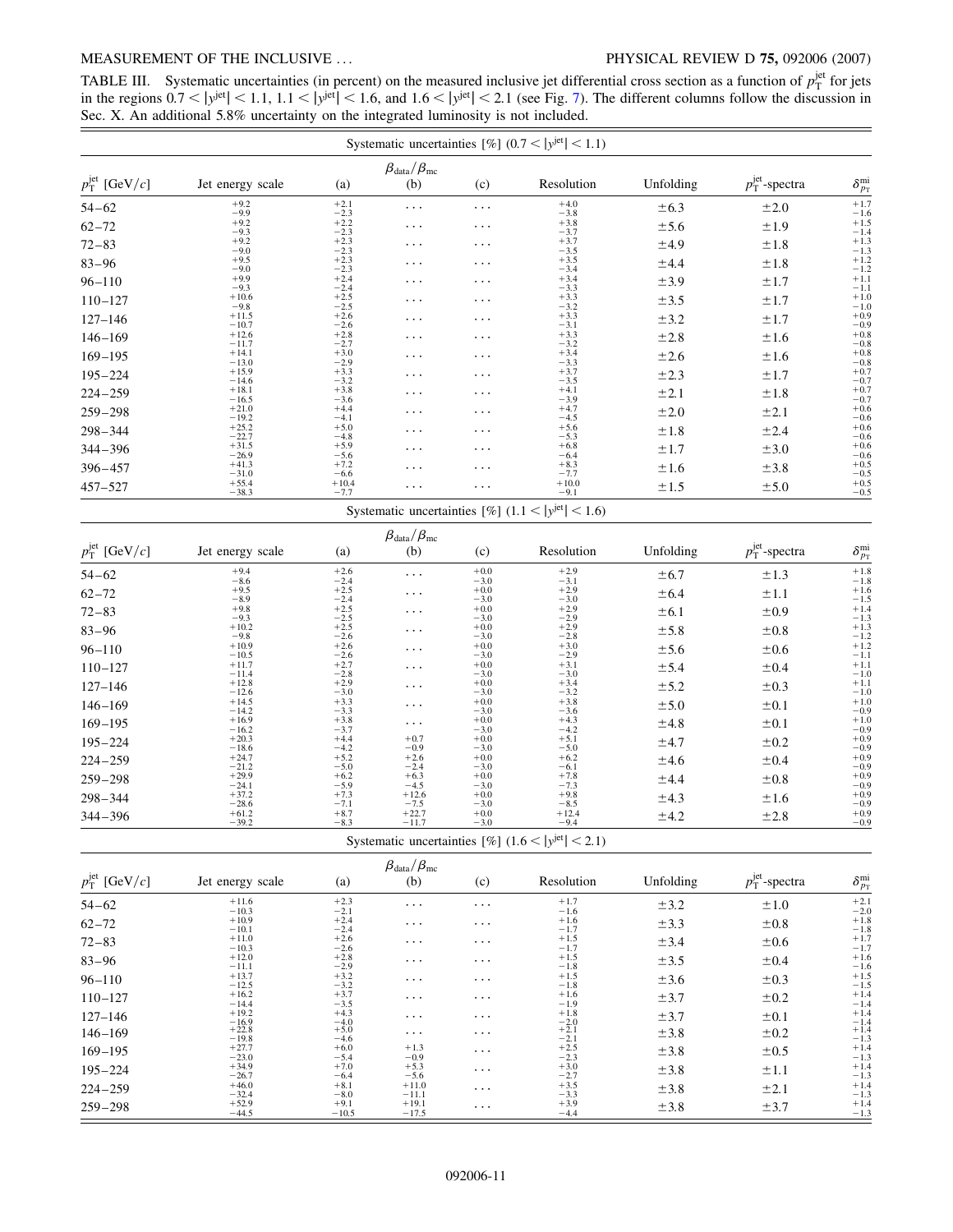- <span id="page-11-0"></span>(1) The measured jet energies are varied by  $\pm 2\%$  at low  $p_{\rm T}^{\rm jet}$  to  $\pm$ 2.7% at high  $p_{\rm T}^{\rm jet}$  to account for the uncertainty on the absolute energy scale [\[45\]](#page-18-0) in the calorimeter (see also Appendix A). This introduces an uncertainty on the measured cross sections which varies between  $\pm 9\%$  at low  $p_{\rm T}^{\rm jet}$  and  $^{+61\%}_{-39\%}$  at high  $p_{\rm T}^{\rm jet}$ , and dominates the total systematic uncertainty on the different measurements.
- (2) Several sources of systematic uncertainty on the ratio  $\beta_{data}/\beta_{\text{mc}}$  are considered for the different  $|y^{jet}|$  regions:
	- (a) The uncertainty on the definition of the exclusive dijet sample in data and Monte Carlo events introduces a  $\pm 0.5\%$  uncertainty on the absolute energy scale for jets outside the region  $0.1 < |y^{\text{jet}}| < 0.7$ , which translates into an uncertainty on the cross sections between  $\pm 2\%$  at low  $p_T^{\text{jet}}$  and  $\pm 10\%$  at very high  $p_T^{\text{jet}}$ .
	- (b) The use of different  $\beta_{data}/\beta_{mc}$  parametrizations for jets with  $|y^{jet}| > 1.1$  introduces uncertainties between 12% and 23% at very high  $p_T^{\text{jet}}$ .
	- (c) In the region  $1.1 < |y^{jet}| < 1.6$ , an additional  $^{+0\%}_{-3\%}$  uncertainty on the measured cross sections, independent of  $p_T^{\text{jet}}$ , accounts for variations in the  $\beta_{data}/\beta_{mc}$  ratio due to the overestimation of the jet momentum resolution in the simulated samples.
- (3) A  $\pm$ 8% uncertainty on the jet momentum resolution introduces an uncertainty between  $\pm 2\%$  at low  $p_T^{\text{jet}}$ and  $^{+12\%}_{-9\%}$  at high  $p_T^{\text{jet}}$ .
- (4) The unfolding procedure is repeated using HERWIG instead of PYTHIA-TUNE A to account for the uncertainty on the modeling of the parton cascades and the jet fragmentation into hadrons. This translates into an uncertainty on the measured cross sections between  $\pm 3\%$  and  $\pm 8\%$  at low  $p_{\rm T}^{\rm jet}$  that becomes negligible at very high  $p_T^{\text{jet}}$ .
- (5) The unfolding procedure is also carried out using unweighted PYTHIA-TUNE A, to estimate the residual dependence on the  $p_T^{\text{jet}}$  spectra. This introduces an uncertainty of about  $\pm 3\%$  to  $\pm 7\%$ at very high  $p_T^{\text{jet}}$ , which becomes negligible at low  $p_{\rm T}^{\rm jet}$ .
- (6) The quoted  $\pm 0.23$  GeV/c uncertainty on  $\delta_{p_T}^{\text{mi}}$  is taken into account. The maximal effect on the measured cross sections is about  $\pm 2\%$ .
- (7) Different sources of systematic uncertainty related to the selection criteria are considered. The threshold on the *z*-position of the primary vertex is varied by  $\pm 5$  cm in data and simulated events. The lower edge of each  $p_{\text{T,cal}}^{\text{jet}}$  bin is varied by  $\pm 3\%$  in data and simulated events. The  $\cancel{E}_T$  scale is varied by  $\pm 10\%$  in the data. The total effect on the measured cross sections is smaller than 1% and considered negligible.

Positive and negative deviations with respect to the nominal values in each  $p_T^{\text{jet}}$  bin are added separately in quadrature. Figure 7 shows the total systematic uncertainty as a function of  $p_T^{\text{jet}}$  in the different  $|y^{\text{jet}}|$  regions, where an additional 5.8% uncertainty on the total luminosity is not included.



FIG. 7. Total systematic uncertainty (in percent) on the measured inclusive differential jet cross sections as a function  $p_T^{\text{jet}}$  for the different |*y*<sup>jet</sup>| regions (see Tables [II](#page-9-0) and [III](#page-10-0)). An additional 5.8% uncertainty on the integrated luminosity is not included.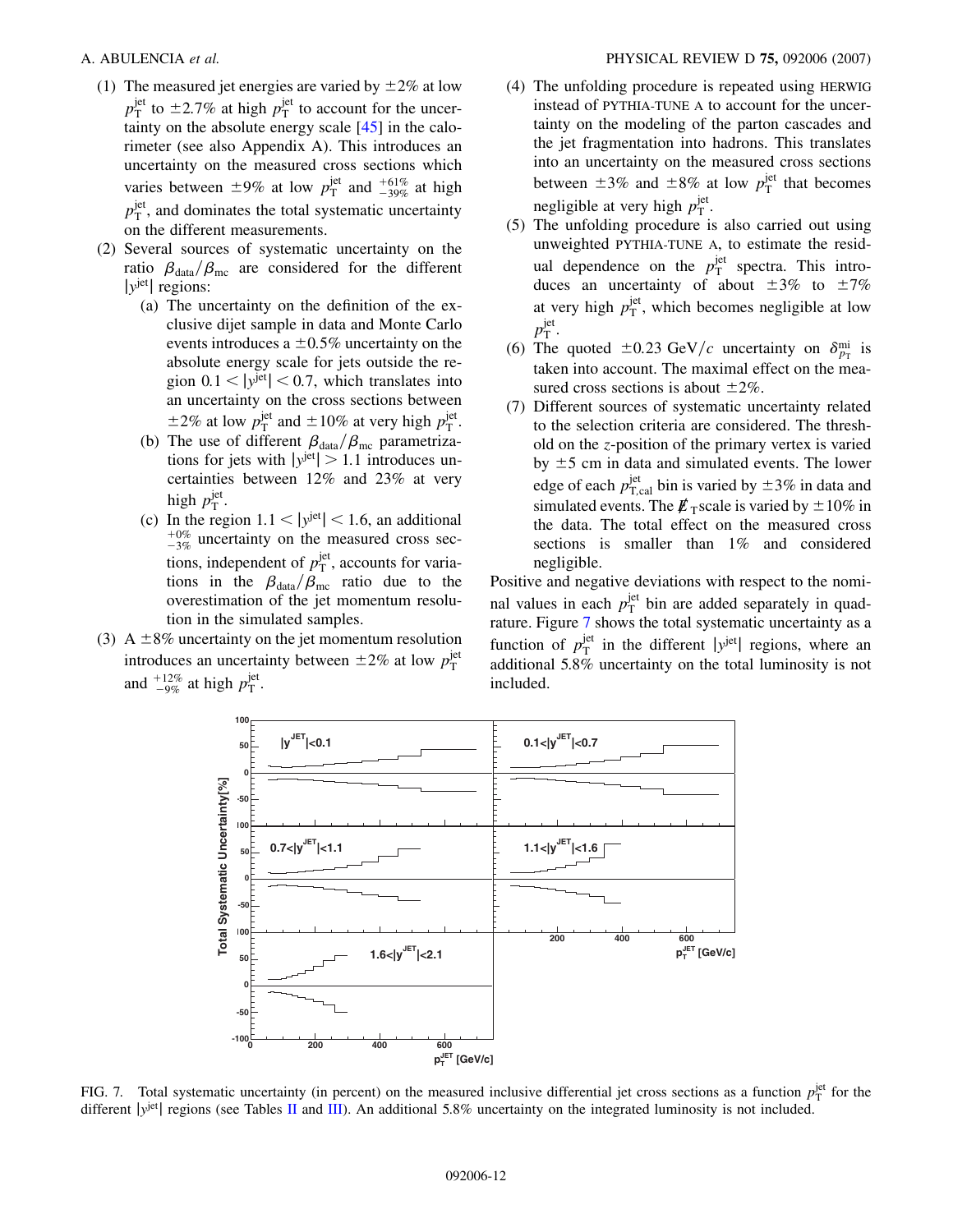## **XI. QCD PREDICTIONS**

<span id="page-12-0"></span>The measurements are compared to parton-level NLO pQCD predictions, as computed using JETRAD [\[11\]](#page-17-0) with CTEQ6.1M PDFs [[12](#page-17-0)] and the renormalization and factorization scales ( $\mu_R$  and  $\mu_F$ ) both set to  $\mu_0 = \max(p_T^{\text{jet}})/2$ . Different sources of uncertainty on the theoretical predictions are considered. The main contribution comes from the uncertainty on the PDFs and is computed using the Hessian method [\[46](#page-18-0)]. At low  $p_T^{\text{jet}}$ , the uncertainty is about 5% and approximately independent of *y*jet. The uncertainty increases as  $p_T^{\text{jet}}$  and  $|y^{\text{jet}}|$  increase. At very high  $p_T^{\text{jet}}$ , the uncertainty varies between  $^{+60\%}_{-30\%}$  and  $^{+130\%}_{-40\%}$  for jets with  $|y^{\text{jet}}|$  < 0.1 and 1.6 <  $|y^{\text{jet}}|$  < 2.1, respectively, and is dominated by the limited knowledge of the gluon PDF. An increase of  $\mu_R$  and  $\mu_F$  from  $\mu_0$  to  $2\mu_0$  changes the theoretical predictions by only a few percent. Values significantly smaller than  $\mu_0$  lead to unstable NLO results and are not considered.

The theoretical predictions include a correction factor,  $C_{HAD}(p_T^{\text{jet}}, y^{\text{jet}})$ , that approximately accounts for nonperturbative contributions from the underlying event and fragmentation of partons into hadrons (see Fig. 8 and Tables [IV](#page-13-0) and [V](#page-13-0)). In each jet rapidity region,  $C_{HAD}$  is estimated, using PYTHIA-TUNE A, as the ratio between the nominal  $p_{\text{T,had}}^{\text{jet}}$  distribution and the one obtained after removing the interactions between  $p$  and  $\bar{p}$  remnants and the fragmentation into hadrons in the Monte Carlo samples. The correction decreases as  $p_T^{\text{jet}}$  increases and shows a moderate  $|y^{\text{jet}}|$ dependence. At low  $p_{\rm T}^{\rm jet}$ , C<sub>HAD</sub> varies between 1.18 and 1.13 as j*y*jetj increases, and it becomes of the order of 1.02 at very high  $p_T^{\text{jet}}$ . The uncertainty on  $C_{\text{HAD}}$  varies between

 $\pm 9\%$  and  $\pm 12\%$  at low  $p_{\rm T}^{\rm jet}$  and decreases to about  $\pm 1\%$  at very high  $p_T^{\text{jet}}$ , as determined from the difference between the parton-to-hadron correction factors obtained using HERWIG instead of PYTHIA-TUNE A.

#### **XII. RESULTS**

The measured inclusive jet cross sections,  $d^2\sigma/dp_{\rm T}^{\rm jet}dy^{\rm jet}$ , refer to hadron-level jets, reconstructed using the  $k_T$  algorithm with  $D = 0.7$ , in the region  $p_T^{\text{jet}}$  > 54 GeV/c and  $|y^{jet}| < 2.1$ . Figure [9](#page-14-0) shows the measured cross sections as a function of  $p_{\rm T}^{\rm jet}$  in five different  $|y^{\rm jet}|$ regions compared to NLO pQCD predictions. The data are reported in Tables [IV](#page-13-0) and [V.](#page-13-0) The measured cross sections decrease by more than 7 to 8 orders of magnitude as  $p_T^{\text{jet}}$ increases. Figure [10](#page-14-0) shows the ratio data/theory as a function of  $p_T^{\text{jet}}$  in the five different  $|y^{\text{jet}}|$  regions. Good agreement is observed in the whole range in  $p_T^{\text{jet}}$  and  $y^{\text{jet}}$  between the measured cross sections and the theoretical predictions. In particular, no significant deviation from the pQCD prediction is observed for central jets at high  $p_T^{\text{jet}}$ . The corresponding  $\chi^2$  tests, relative to the nominal pQCD prediction and performed separately in each  $|y^{jet}|$  region, give probabilities that vary between 9% and 90%. A global  $\chi^2$  test, applied to all the data points in all |y<sup>jet</sup>| regions simultaneously, gives a probability of 7%. In both cases, a detailed treatment of correlations between systematic uncertainties was considered, as discussed in Appendix A. In addition, Fig. [10](#page-14-0) shows the ratio of pQCD predictions using MRST2004 [[13](#page-17-0)] and CTEQ6.1M PDF sets, well inside the theoretical and experimental uncertainties. The



FIG. 8 (color online). Magnitude of the parton-to-hadron correction,  $C_{HAD}(p_T^{\text{jet}}, y^{\text{jet}})$ , used to correct the NLO pQCD predictions (see Tables [IV](#page-13-0) and [V](#page-13-0)). The shaded bands indicate the quoted Monte Carlo modeling uncertainty.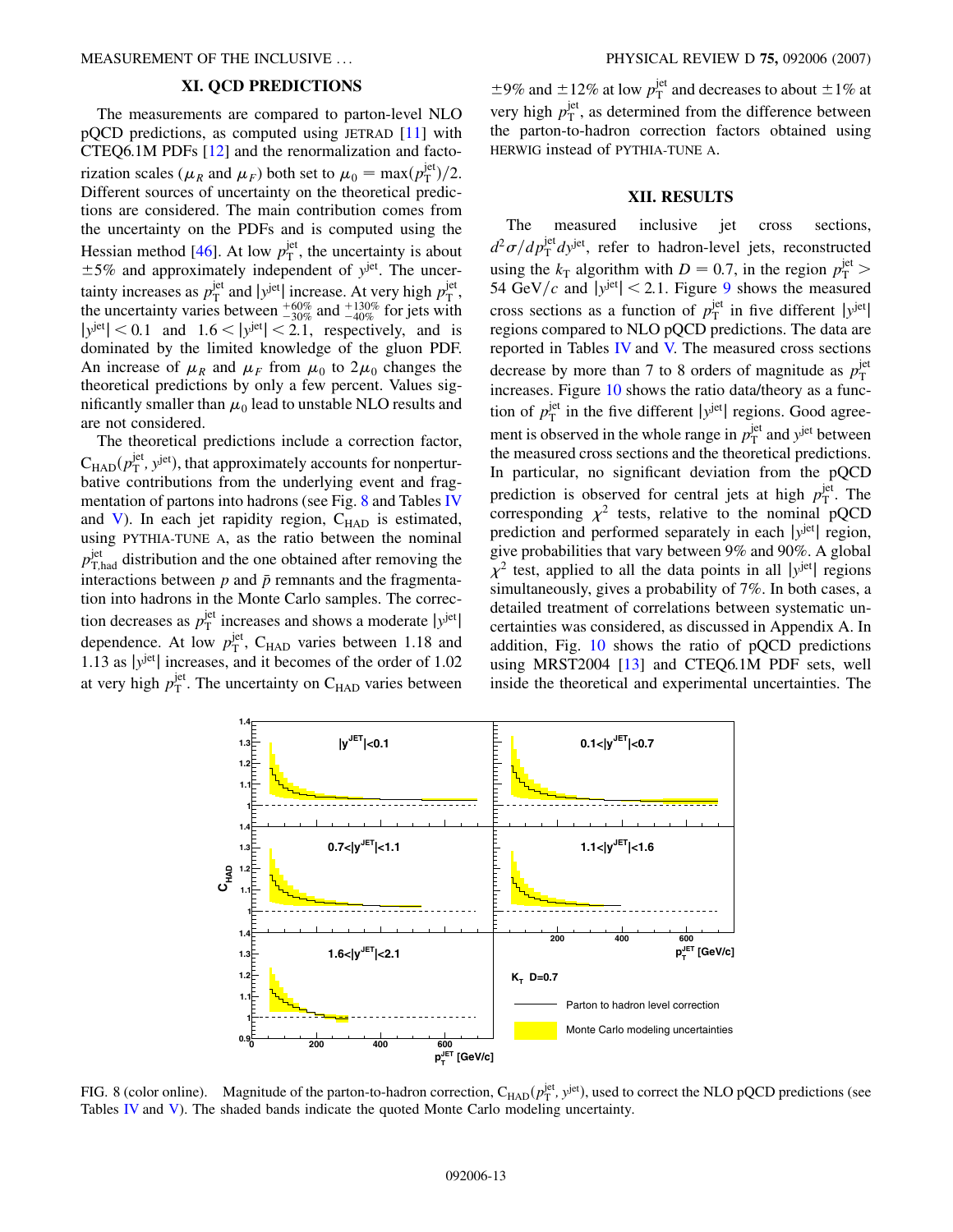<span id="page-13-0"></span>TABLE IV. Measured inclusive jet differential cross section as a function of  $p_{\rm T}^{\rm jet}$  for jets in the regions  $|y^{\rm jet}| < 0.1$  and  $0.1 <$ j*y*jetj *<* 0*:*7 (see Fig. [9](#page-14-0)). An additional 5.8% uncertainty on the integrated luminosity is not included. The parton-to-hadron correction factors,  $C_{HAD}(p_T^{\text{jet}}, y^{\text{jet}})$ , are applied to the pQCD predictions (see Fig. [8](#page-12-0)).

|                       | $\frac{d^2\sigma}{dp_\mathrm{T}^\mathrm{jet} dy^\mathrm{jet}}( y^\mathrm{jet}  < 0.1)$ |                             |
|-----------------------|----------------------------------------------------------------------------------------|-----------------------------|
| $p_{\rm T}^{\rm jet}$ | $\sigma \pm (stat) \pm (sys)$                                                          | $C_{HAD}$                   |
| [GeV/ $c$ ]           | $[{\rm nb}/({\rm GeV}/c)]$                                                             | $parton \rightarrow hadron$ |
| 54–62                 | $(14.5 \pm 0.5^{+2.0}_{-1.9}) \times 10^{0}$                                           | $1.177 \pm 0.124$           |
| $62 - 72$             | $(6.68 \pm 0.08^{+0.85}_{-0.84}) \times 10^{0}$                                        | $1.144 \pm 0.097$           |
| $72 - 83$             | $(2.87 \pm 0.05^{+0.35}_{-0.34}) \times 10^{0}$                                        | $1.119 \pm 0.077$           |
| $83 - 96$             | $(1.24 \pm 0.02^{+0.14}_{-0.14}) \times 10^{0}$                                        | $1.098 \pm 0.061$           |
| $96 - 110$            | $(5.31 \pm 0.11^{+0.60}_{-0.61}) \times 10^{-1}$                                       | $1.083 \pm 0.049$           |
| $110 - 127$           | $(2.33 \pm 0.06_{-0.26}^{+0.27}) \times 10^{-1}$                                       | $1.070 \pm 0.039$           |
| $127 - 146$           | $(9.36 \pm 0.12^{+1.10}_{-1.08}) \times 10^{-2}$                                       | $1.060 \pm 0.032$           |
| $146 - 169$           | $(3.63 \pm 0.06_{-0.43}^{+0.45}) \times 10^{-2}$                                       | $1.052 \pm 0.026$           |
| $169 - 195$           | $(1.39 \pm 0.01_{-0.18}^{+0.19}) \times 10^{-2}$                                       | $1.046 \pm 0.021$           |
| $195 - 224$           | $(5.22 \pm 0.06_{-0.72}^{+0.77}) \times 10^{-3}$                                       | $1.041 \pm 0.017$           |
| 224-259               | $(1.79 \pm 0.03_{-0.27}^{+0.29}) \times 10^{-3}$                                       | $1.037 \pm 0.013$           |
| 259–298               | $(5.92 \pm 0.11^{+1.08}_{-1.00}) \times 10^{-4}$                                       | $1.034 \pm 0.010$           |
| $298 - 344$           | $(1.78 \pm 0.06^{+0.36}_{-0.33}) \times 10^{-4}$                                       | $1.032 \pm 0.007$           |
| 344-396               | $(4.68 \pm 0.28^{+1.08}_{-0.94}) \times 10^{-5}$                                       | $1.030 \pm 0.005$           |
| 396-457               | $(1.29 \pm 0.12^{+0.34}_{-0.29}) \times 10^{-5}$                                       | $1.028 \pm 0.002$           |
| 457-527               | $(2.47 \pm 0.50^{+0.80}_{-0.68}) \times 10^{-6}$                                       | $1.027 \pm 0.001$           |
| 527-700               | $(2.13 \pm 0.95^{+0.97}_{-0.75}) \times 10^{-7}$                                       | $1.026 \pm 0.006$           |
|                       | $\frac{d^2\sigma}{dp_T^{\text{jet}}dy^{\text{jet}}} (0.1 <  y^{\text{jet}}  < 0.7)$    |                             |
| $p_{\rm T}^{\rm jet}$ | $\sigma \pm (stat) \pm (sys)$                                                          | $C_{HAD}$                   |
| [GeV/ $c$ ]           | $[{\rm nb}/({\rm GeV}/c)]$                                                             | $parton \rightarrow hadron$ |
| $54 - 62$             | $(14.0 \pm 0.20^{+1.6}_{-1.6}) \times 10^{0}$                                          | $1.188 \pm 0.140$           |
| $62 - 72$             | $(6.14 \pm 0.12^{+0.66}_{-0.65}) \times 10^{0}$                                        | $1.156 \pm 0.113$           |
| $72 - 83$             | $(2.69 \pm 0.02^{+0.29}_{-0.27}) \times 10^{0}$                                        | $1.129 \pm 0.091$           |
| $83 - 96$             | $(1.14 \pm 0.01^{+0.12}_{-0.11}) \times 10^{0}$                                        | $1.108 \pm 0.073$           |
| $96 - 110$            | $(4.90 \pm 0.04_{-0.48}^{+0.51}) \times 10^{-1}$                                       | $1.090 \pm 0.059$           |
| $110 - 127$           | $(2.08 \pm 0.02^{+0.22}_{-0.21}) \times 10^{-1}$                                       | $1.076 \pm 0.047$           |
| $127 - 146$           | $(8.51 \pm 0.04^{+0.95}_{-0.89}) \times 10^{-2}$                                       | $1.065 \pm 0.038$           |
| $146 - 169$           | $(3.33 \pm 0.02^{+0.40}_{-0.37}) \times 10^{-2}$                                       | $1.055 \pm 0.029$           |
| $169 - 195$           | $(1.23 \pm 0.01_{-0.15}^{+0.16}) \times 10^{-2}$                                       | $1.047 \pm 0.023$           |
| $195 - 224$           | $(4.53 \pm 0.02^{+0.65}_{-0.61}) \times 10^{-3}$                                       | $1.041 \pm 0.017$           |
| $224 - 259$           | $(1.57 \pm 0.01^{+0.26}_{-0.24}) \times 10^{-3}$                                       | $1.036 \pm 0.012$           |
| $259 - 298$           | $(4.87 \pm 0.06_{-0.83}^{+0.91}) \times 10^{-4}$                                       | $1.031 \pm 0.007$           |
| $298 - 344$           | $(1.43\pm0.02^{+0.31}_{-0.27})\times10^{-4}$                                           | $1.028 \pm 0.003$           |
| $344 - 396$           | $(3.69 \pm 0.10^{+0.94}_{-0.80}) \times 10^{-5}$                                       | $1.025 \pm 0.001$           |
| $396 - 457$           | $(7.18 \pm 0.34^{+2.20}_{-1.80}) \times 10^{-6}$                                       | $1.023 \pm 0.004$           |
| 457-527               | $(1.16 \pm 0.13^{+0.44}_{-0.35}) \times 10^{-6}$                                       | $1.021 \pm 0.008$           |
| 527-700               | $(8.97 \pm 2.40^{+4.75}_{-3.64}) \times 10^{-8}$                                       | $1.018 \pm 0.014$           |

TABLE V. Measured inclusive jet differential cross section as a function of  $p_T^{\text{jet}}$  for jets in the regions  $0.7 < |y^{\text{jet}}| < 1.1, 1.1 <$  $|y^{jet}|$  < 1.6, and 1.6 <  $|y^{jet}|$  < 2.1 (see Fig. [9\)](#page-14-0). An additional 5.8% uncertainty on the integrated luminosity is not included. The parton-to-hadron correction factors,  $C_{HAD}(p_T^{\text{jet}}, y^{\text{jet}})$ , are applied to the pQCD predictions (see Fig. [8](#page-12-0)).

|                       | $\frac{d^2\sigma}{dp_T^{\text{jet}}dy^{\text{jet}}}(0.7 <  y^{\text{jet}}  < 1.1)$                     |                             |
|-----------------------|--------------------------------------------------------------------------------------------------------|-----------------------------|
| $p_{\rm T}^{\rm jet}$ | $\sigma \pm (stat) \pm (sys)$                                                                          | $\mathbf{C}_\text{HAD}$     |
| [ $GeV/c$ ]           | [nb/(GeV/c)]                                                                                           | $parton \rightarrow hadron$ |
| 54–62                 | $(12.3 \pm 0.2^{+1.5}_{-1.5}) \times 10^{0}$<br>(5.48 ± 0.14 <sup>+0.65</sup> ) × 10 <sup>0</sup>      | $1.169 \pm 0.125$           |
| $62 - 72$             |                                                                                                        | $1.143 \pm 0.103$           |
| 72–83                 | $(2.40 \pm 0.02_{-0.27}^{+0.28}) \times 10^{0}$                                                        | $1.120 \pm 0.085$           |
| 83–96                 | $(1.00 \pm 0.01_{-0.11}^{+0.15}) \times 10^{0}$<br>(4.15 ± 0.05 <sup>+0.48</sup> ) × 10 <sup>-1</sup>  | $1.102 \pm 0.070$           |
| 96–110                |                                                                                                        | $1.087 \pm 0.057$           |
| $110 - 127$           | $(1.73 \pm 0.03_{-0.20}^{+0.21}) \times 10^{-1}$                                                       | $1.075 \pm 0.047$           |
| $127 - 146$           | $(6.83 \pm 0.05^{+0.87}_{-0.82}) \times 10^{-2}$                                                       | $1.064 \pm 0.038$           |
| $146 - 169$           | $(2.52 \pm 0.03_{-0.33}^{+0.35}) \times 10^{-2}$                                                       | $1.056 \pm 0.031$           |
| $169 - 195$           | $(8.95 \pm 0.06^{+1.36}_{-1.26}) \times 10^{-3}$                                                       | $1.048 \pm 0.024$           |
| $195 - 224$           | $(3.04 \pm 0.02^{+0.51}_{-0.47}) \times 10^{-3}$<br>$(9.52 \pm 0.11^{+1.82}_{-1.68}) \times 10^{-4}$   | $1.042 \pm 0.019$           |
| $224 - 259$           |                                                                                                        | $1.037 \pm 0.014$           |
| $259 - 298$           | $(2.53 \pm 0.05^{+0.56}_{-0.51}) \times 10^{-4}$                                                       | $1.033 \pm 0.009$           |
| 298–344               | $(6.18 \pm 0.17^{+1.64}_{-1.49}) \times 10^{-5}$                                                       | $1.030 \pm 0.005$           |
| 344-396               | $(1.11 \pm 0.07^{+0.36}_{-0.31}) \times 10^{-5}$                                                       | $1.027 \pm 0.001$           |
| 396–457               | $(1.53 \pm 0.20^{+0.65}_{-0.50}) \times 10^{-6}$<br>$(2.17 \pm 0.72^{+1.25}_{-0.88}) \times 10^{-7}$   | $1.025 \pm 0.003$           |
| 457-527               |                                                                                                        | $1.023 \pm 0.007$           |
|                       | $\frac{d^2\sigma}{dp_{\rm T}^{\rm jet}dy^{\rm jet}}$ (1.1 <   $y^{\rm jet}$   < 1.6)                   |                             |
| $p_{\rm T}^{\rm jet}$ | $\sigma \pm (stat) \pm (sys)$                                                                          | $C_{HAD}$                   |
| [GeV/c]               | $[{\rm nb}/({\rm GeV}/c)]$                                                                             | parton $\rightarrow$ hadron |
| 54–62                 | $(11.0 \pm 0.3^{+1.4}_{-1.3}) \times 10^{0}$                                                           | $1.160 \pm 0.125$           |
| $62 - 72$             |                                                                                                        | $1.133 \pm 0.101$           |
| 72–83                 | $(4.40 \pm 0.15^{+0.54}_{-0.53}) \times 10^{0}$<br>$(1.82 \pm 0.06^{+0.22}_{-0.22}) \times 10^{0}$     | $1.111 \pm 0.081$           |
| 83–96                 | $(7.22 \pm 0.37^{+0.90}_{-0.90}) \times 10^{-1}$                                                       | $1.094 \pm 0.065$           |
| 96–110                | $(2.98 \pm 0.05^{+0.38}_{-0.38}) \times 10^{-1}$<br>$(1.14 \pm 0.03^{+0.15}_{-0.15}) \times 10^{-1}$   | $1.080 \pm 0.052$           |
| $110 - 127$           |                                                                                                        | $1.068 \pm 0.042$           |
| $127 - 146$           | $(4.10 \pm 0.04^{+0.60}_{-0.60}) \times 10^{-2}$                                                       | $1.059 \pm 0.034$           |
| $146 - 169$           | $(1.39 \pm 0.02^{+0.22}_{-0.23}) \times 10^{-2}$<br>$(4.19 \pm 0.04^{+0.78}_{-0.76}) \times 10^{-3}$   | $1.051 \pm 0.027$           |
| $169 - 195$           |                                                                                                        | $1.045 \pm 0.021$           |
| $195 - 224$           | $(1.15 \pm 0.02_{-0.24}^{+0.25}) \times 10^{-3}$                                                       | $1.040 \pm 0.016$           |
| 224–259               | $(2.73 \pm 0.09_{-0.64}^{+0.73}) \times 10^{-4}$                                                       | $1.036 \pm 0.012$           |
| 259–298               | $(5.18 \pm 0.23^{+1.68}_{-1.39}) \times 10^{-5}$                                                       | $1.033 \pm 0.009$           |
| 298–344               | $(7.99 \pm 0.61^{+3.31}_{-2.56}) \times 10^{-6}$<br>$(1.05 \pm 0.22^{+0.71}_{-0.45}) \times 10^{-6}$   | $1.030 \pm 0.006$           |
| 344–396               |                                                                                                        | $1.028 \pm 0.003$           |
|                       | $\frac{d^2\sigma}{dp_{\rm T}^{\rm jet}dy^{\rm jet}}$ (1.6 <  y <sup>jet</sup>   < 2.1)                 |                             |
| $p_{\rm T}^{\rm jet}$ | $\sigma \pm (stat) \pm (sys)$                                                                          | $C_{\rm HAD}$               |
| [GeV/ $c$ ]           | $[{\rm nb}/({\rm GeV}/c)]$                                                                             | parton $\rightarrow$ hadron |
| 54–62                 | $(6.67 \pm 0.15^{+0.84}_{-0.75}) \times 10^{0}$                                                        | $1.132 \pm 0.104$           |
| $62 - 72$             | $(2.68 \pm 0.02_{-0.30}^{+0.32}) \times 10^{0}$                                                        | $1.116 \pm 0.087$           |
| 72–83                 | $(1.04 \pm 0.01^{+0.12}_{-0.12}) \times 10^{0}$<br>$(3.77 \pm 0.04^{+0.49}_{-0.46}) \times 10^{-1}$    | $1.100 \pm 0.072$           |
| $83 - 96$             |                                                                                                        | $1.086 \pm 0.058$           |
| 96–110                | $(1.32 \pm 0.02_{-0.18}^{+0.19}) \times 10^{-1}$                                                       | $1.072 \pm 0.045$           |
| $110 - 127$           | $(4.18 \pm 0.04_{-0.65}^{+0.72}) \times 10^{-2}$<br>(1.21 ± 0.02 <sup>+0.24</sup> ) × 10 <sup>-2</sup> | $1.059 \pm 0.033$           |
| $127 - 146$           |                                                                                                        | $1.047 \pm 0.022$           |
| $146 - 169$           | $(2.92 \pm 0.04^{+0.70}_{-0.61}) \times 10^{-3}$                                                       | $1.035 \pm 0.012$           |
| $169 - 195$           | $(5.74 \pm 0.09^{+1.65}_{-1.38}) \times 10^{-4}$<br>$(8.49 \pm 0.31^{+3.09}_{-2.42}) \times 10^{-5}$   | $1.024 \pm 0.003$           |
| $195 - 224$           |                                                                                                        | $1.013 \pm 0.005$           |
| $224 - 259$           | $(8.65 \pm 0.63^{+4.18}_{-3.08}) \times 10^{-6}$                                                       | $1.003 \pm 0.012$           |
| 259–298               | $(5.67 \pm 1.65^{+3.25}_{-2.80}) \times 10^{-7}$                                                       | $0.993 \pm 0.018$           |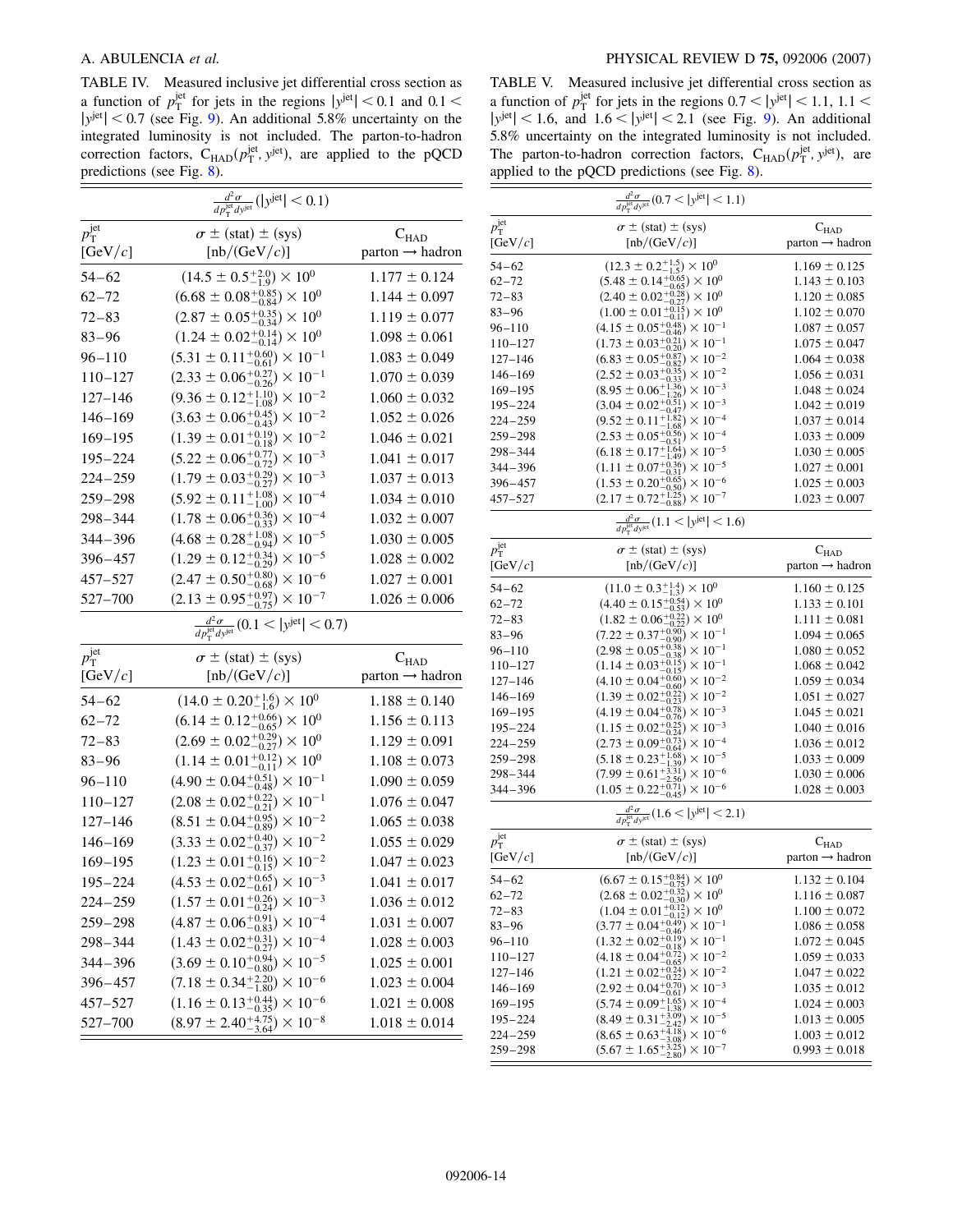<span id="page-14-0"></span>

FIG. 9 (color online). Measured inclusive differential jet cross sections (black squares) as a function of  $p_T^{\text{jet}}$  for jets with  $p_T^{\text{jet}}$  > 54 GeV/ $c$  in different  $|y^{jet}|$  regions compared to NLO pQCD predictions (open circles). The shaded bands show the systematic uncertainty on the measurements (see Tables [IV](#page-13-0) and [V](#page-13-0)). A  $5.8\%$ uncertainty on the integrated luminosity is not included. The dashed lines indicate the PDF uncertainty on the theoretical predictions. For presentation, the measurements in different *|y<sup>jet</sup>*| regions are scaled by different global factors. Factors ( $\times$ 10<sup>6</sup>), (  $\times$  10<sup>3</sup>), (  $\times$  10<sup>-3</sup>), and (  $\times$  10<sup>-6</sup>) are used in the regions  $|y^{jet}|$  < 0.1, 0.1 <  $|y^{jet}|$  < 0.7, 1.1 <  $|y^{jet}|$  < 1.6, and 1.6 <  $|y^{jet}|$  < 2.1, respectively.

uncertainty on the measured cross sections at high  $p_T^{\text{jet}}$ , compared to that on the theoretical predictions, indicates that the data presented in this article will contribute to a better understanding of the gluon PDF.

Finally, in the region  $0.1 < |y^{jet}| < 0.7$ , the analysis is repeated using different values for *D* in the  $k<sub>T</sub>$  algorithm:  $D = 0.5$  and  $D = 1.0$ . In both cases, good agreement is observed between the measured cross sections and the NLO pQCD predictions in the whole range in  $p_{\rm T_2}^{\rm jet}$  (see Fig. [11](#page-15-0) and Tables [VI](#page-16-0) and [VII\)](#page-16-0). The corresponding  $\chi^2$  tests give probabilities of 84% and 22% for  $D = 0.5$  and  $D = 0$ 1*:*0, respectively. As *D* decreases, the measurement is less sensitive to contributions from multiple  $p\bar{p}$  interactions per bunch crossing, and the presence and proper modeling of the underlying event. For  $D = 0.5$  ( $D = 1.0$ ), the value for  $\delta_{p_{\text{T}}}^{\text{mi}}$  becomes 1.18 ± 0.12(3.31 ± 0.47) GeV/c, and the parton-to-hadron correction factor applied to the pQCD predictions is  $C_{HAD} = 1.1$  ( $C_{HAD} = 1.4$ ) at low  $p_T^{\text{jet}}$ .

#### **XIII. SUMMARY AND CONCLUSIONS**

We have presented results on inclusive jet production in we have presented results on inclusive jet production in  $p\bar{p}$  collisions at  $\sqrt{s}$  = 1.96 TeV for jets with transverse momentum  $p_T^{\text{jet}} > 54 \text{ GeV}/c$  and rapidity in the region  $|y^{jet}|$  < 2.1, using the  $k<sub>T</sub>$  algorithm and based on 1.0 fb<sup>-1</sup> of CDF run II data. The measured cross sections are in agreement with NLO pQCD predictions after the necessary nonperturbative parton-to-hadron corrections are taken into account. The results reported in this article should contribute to a better understanding of the gluon PDF inside the proton when used in QCD global fits.



FIG. 10 (color online). Ratio data/theory as a function of  $p_T^{\text{jet}}$  in different  $|y^{\text{jet}}|$  regions. The error bars (shaded bands) show the total statistical (systematic) uncertainty on the data. A 5.8% uncertainty on the integrated luminosity is not included. The dashed lines indicate the PDF uncertainty on the theoretical predictions. The dotted lines present the ratio of NLO pQCD predictions using MRST2004 and CTEQ6.1M PDFs. The dot-dashed lines show the ratios of pQCD predictions with  $2\mu_0$  and  $\mu_0$ .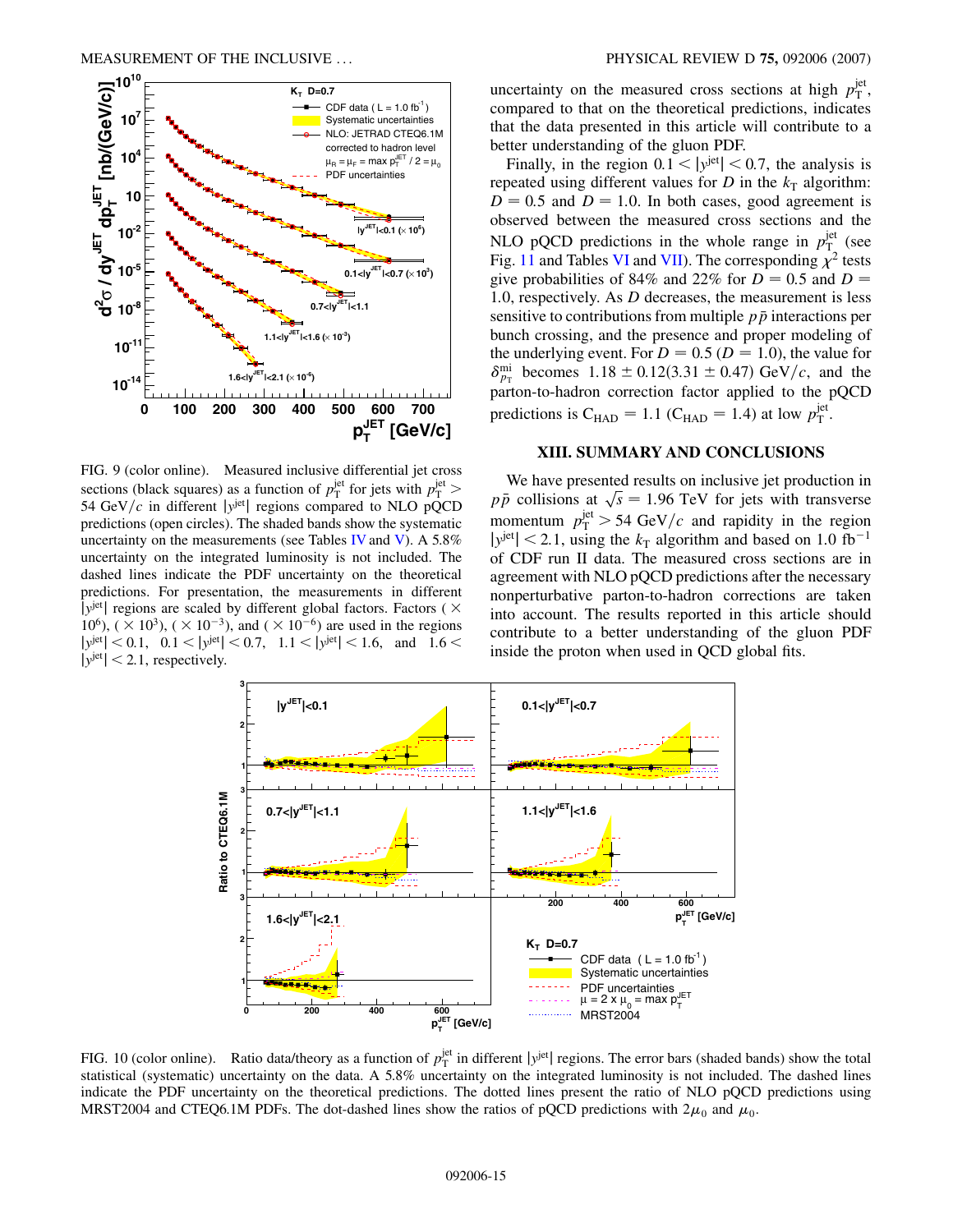<span id="page-15-0"></span>

FIG. 11 (color online). (top) Measured inclusive differential jet cross sections (black squares) as a function of  $p_T^{\text{jet}}$  for jets with  $p_T^{\text{jet}} > 54 \text{ GeV}/c$  and  $0.1 < |y^{\text{jet}}| < 0.7$  using the  $k_T$  parameter  $D = 0.5$  (left) and  $D = 1.0$  (right), compared to NLO pQCD predictions (open circles). The shaded bands show the total systematic uncertainty on the measurements (see Tables [VI](#page-16-0) and [VII\)](#page-16-0). A 5.8% uncertainty on the integrated luminosity is not included. The dashed lines indicate the PDF uncertainty on the theoretical predictions. (middle) Ratio data/theory as a function of  $p_T^{\text{jet}}$  for  $D = 0.5$  (left) and  $D = 1.0$  (right). (bottom) Magnitude of the partonto-hadron corrections,  $C_{HAD}(p_T^{\text{jet}})$ , used to correct the NLO pQCD predictions for  $D = 0.5$  (left) and  $D = 1.0$  (right). The shaded bands indicate the quoted Monte Carlo modeling uncertainty.

#### **ACKNOWLEDGMENTS**

We thank the Fermilab staff and the technical staffs of the participating institutions for their vital contributions. This work was supported by the U.S. Department of Energy and National Science Foundation; the Italian Istituto Nazionale di Fisica Nucleare; the Ministry of Education, Culture, Sports, Science and Technology of Japan; the Natural Sciences and Engineering Research Council of Canada; the National Science Council of the Republic of China; the Swiss National Science Foundation; the A.P. Sloan Foundation; the Bundesministerium für Bildung und Forschung, Germany; the Korean Science and Engineering Foundation and the Korean Research Foundation; the Particle Physics and Astronomy Research Council and the Royal Society, UK; the Institut National de Physique Nucleaire et Physique des Particules/CNRS; the Russian Foundation for Basic Research; the Comisión Interministerial de Ciencia y Tecnología, Spain; the European Community's Human Potential Programme under Contract No. HPRN-CT-2002-00292; and the Academy of Finland.

## **APPENDIX A: CORRELATIONS OF SYSTEMATIC UNCERTAINTIES**

The correlations among systematic uncertainties in different  $p_T^{\text{jet}}$  bins and  $|y^{\text{jet}}|$  regions are studied in detail. The uncertainty on the absolute jet energy scale is decomposed into different sources considered independent but fully correlated across  $p_T^{\text{jet}}$  bins and |*y*<sup>jet</sup>| regions. A  $\pm 1.8\%$ uncertainty on the absolute energy scale, independent of  $p_{\rm T}^{\rm jet}$ , results from the sum in quadrature of four different contributions [\[45\]](#page-18-0): a  $\pm 0.5\%$  uncertainty from the calorimeter stability versus time, a  $\pm 1.0\%$  uncertainty due to the modeling of the jet fragmentation,  $a \pm 0.5\%$  uncertainty from the simulation of the electromagnetic calorimeter response, and a  $\pm 1.3\%$  uncertainty from the simulation of the calorimeter response at the boundary between calorimeter towers. Other contributions to the absolute energy scale uncertainty come from the description of the calorimeter response to hadrons for different ranges in hadron momentum [\[45\]](#page-18-0). Table [VIII](#page-17-0) shows the resulting relative contributions to the quoted systematic uncertainty on the measured cross sections related to the absolute jet energy scale uncertainty.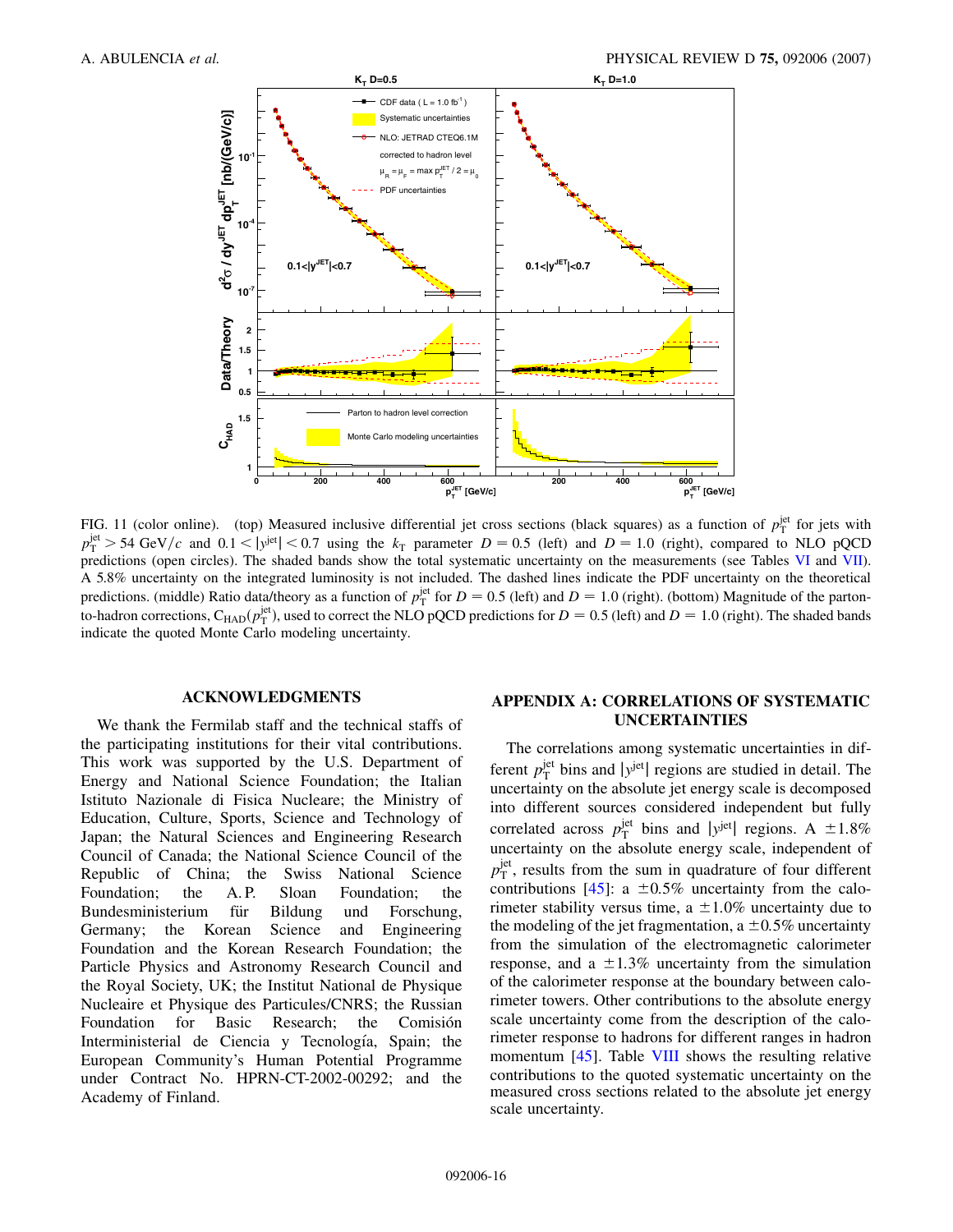#### <span id="page-16-0"></span>MEASUREMENT OF THE INCLUSIVE ... PHYSICAL REVIEW D **75,** 092006 (2007)

TABLE VI. Systematic uncertainties (in percent) on the measured inclusive jet differential cross section as a function of  $p_T^{\text{jet}}$ , for jets in the region  $0.1 < |y^{jet}| < 0.7$  and using  $D = 0.5$  and  $D = 1.0$  (see Fig. [11\)](#page-15-0). The different columns follow the discussion in Sec. X. An additional 5.8% uncertainty on the integrated luminosity is not included.

|                       |             |                            | Systematic uncertainties [%] (0.1 < $ y^{\text{jet}} $ < 0.7) (D = 0.5)                              |           |           |                         |
|-----------------------|-------------|----------------------------|------------------------------------------------------------------------------------------------------|-----------|-----------|-------------------------|
| $p_{\rm T}^{\rm jet}$ |             |                            | [GeV/c] Jet energy scale Resolution Unfolding $p_T^{\text{jet}}$ -spectra $\delta_{p_T}^{\text{mi}}$ |           |           | $p_{\rm T}$             |
| $54 - 62$             |             | $+9.9$                     | $+2.4$<br>2.3                                                                                        | ± 5.4     | $\pm 0.6$ | $+0.8$<br>0.8           |
| $62 - 72$             |             | $-9.2$<br>+9.8<br>9.0      | $+2.4$                                                                                               | ±4.8      | ±0.6      | $+0.7$<br>0.7           |
| $72 - 83$             |             | $+9.8$<br>-89              | $+2.3$                                                                                               | ±4.3      | ±0.6      | $+0.6$                  |
| $83 - 96$             |             | $+9.7$<br>8.9              |                                                                                                      | ±3.8      | ±0.6      | $_{0.7}$<br>$+0.6$      |
|                       | $96 - 110$  | $+9.8$                     | $+2.2$                                                                                               | ±3.4      | ±0.6      | 0.6<br>$+0.5$           |
|                       | $110 - 127$ | -9.0<br>$+10.0$<br>94      | 2.1<br>$+2.1$<br>2.0                                                                                 | ±3.1      | ±0.6      | $-0.5$<br>+0.5<br>0.5   |
|                       | $127 - 146$ | +10.4<br>-99               | $+2.1$<br>2.0                                                                                        | ±2.8      | ±0.6      | 0.4<br>0.4              |
|                       | $146 - 169$ | $+11.2$<br>10.8            | $+2.1$<br>2.0                                                                                        | ±2.5      | ±0.5      | 0.4<br>0.4              |
|                       | $169 - 195$ | $+12.5$<br>11.9            |                                                                                                      | ±2.3      | ±0.4      | 0.4<br>0.4              |
|                       | $195 - 224$ | $+143$<br>$-13.3$          | 22                                                                                                   | $\pm 2.1$ | ±0.3      | $+0.4$                  |
|                       | $224 - 259$ |                            |                                                                                                      | ±1.9      | ±0.2      | $-0.3$<br>+0.3<br>0.3   |
|                       | $259 - 298$ | $+19.3$<br>7.0             |                                                                                                      | ±1.8      | ±0.1      | $+0.3$<br>0.3           |
|                       | $298 - 344$ | 19.4                       |                                                                                                      | ±1.6      | ±0.1      | $+0.3$<br>$_{0.3}$      |
|                       | 344-396     |                            |                                                                                                      | ±1.5      | ±0.2      | $+0.3$                  |
|                       | $396 - 457$ |                            | 6                                                                                                    | ±1.4      | ±0.5      | $0.3$<br>$0.3$<br>0.3   |
|                       | 457-527     | 39.5<br>29.7               | 5.6                                                                                                  | ±1.3      | ±1.3      | $+0.3$<br>0.2           |
|                       | 527-700     | 52.6<br>37.7               | 7.3                                                                                                  | ±1.2      | ±4.2      | $+0.3$<br>$-0.2$        |
|                       |             |                            |                                                                                                      |           |           |                         |
|                       |             |                            | Systematic uncertainties [%] (0.1 < $ y^{\text{jet}} $ < 0.7) (D = 1.0)                              |           |           |                         |
| $p_{\rm T}^{\rm jet}$ |             |                            | [GeV/c] Jet energy scale Resolution Unfolding $p_T^{\text{jet}}$ -spectra $\delta_{p_T}^{\text{mi}}$ |           |           |                         |
| $54 - 62$             |             | $+10.7$                    | $+2.7$                                                                                               | ±5.6      | ±0.4      | 3.5<br>2.9              |
| $62 - 72$             |             | $-9.4$<br>$+10.4$          | 2.7<br>$+2.6$                                                                                        | ±4.9      | ±0.4      | $+3.0$                  |
| 72–83                 |             | $-9.3$<br>$+10.3$          | 2.5<br>2.4                                                                                           | $\pm4.2$  | ±0.4      | 2.6<br>2.6              |
| $83 - 96$             |             | 9.2<br>$+10.2$             |                                                                                                      | ±3.7      | ±0.4      | 2.4<br>3                |
|                       | $96 - 110$  | 9.2<br>$+10.2$             |                                                                                                      | ±3.2      | ±0.4      | 2.2<br>2.1<br>2.0       |
|                       | $110 - 127$ | 9.3<br>$+10.4$             |                                                                                                      | ±2.8      | ±0.4      | 1.9                     |
|                       | $127 - 146$ | $+10.8$<br>10 <sub>1</sub> | $+2.0$<br>20                                                                                         | ±2.5      | ±0.4      | .8<br>1.7               |
|                       | $146 - 169$ | $+11.5$                    |                                                                                                      | $\pm 2.1$ | ±0.4      | 1.7<br>1.6              |
|                       | $169 - 195$ | 10.8<br>$+12.6$<br>18      |                                                                                                      | ±1.9      | ±0.4      | .6<br>1.5<br>l 4        |
|                       | $195 - 224$ | $+13.9$                    |                                                                                                      | ±1.6      | ±0.3      | .4                      |
|                       | $224 - 259$ | $+15.8$<br>14.7            | $+2.1$<br>2.2                                                                                        | ±1.4      | ±0.3      | .3<br>$\cdot$ 3         |
|                       | $259 - 298$ | 16.6                       | +2.4<br>2.5                                                                                          | ±1.3      | ±0.2      | $\frac{1.3}{1.3}$       |
|                       | $298 - 344$ | $+20.8$<br>18.8            | $+2.8$<br>29                                                                                         | ±1.1      | ±0.2      | 1.2<br>1.2              |
|                       | $344 - 396$ |                            |                                                                                                      | ±1.0      | ±0.2      | 1.1<br>1.2<br>1.1       |
|                       | $396 - 457$ | +30.1                      |                                                                                                      | ±0.8      | ±0.5      | 1.1<br>1.0              |
|                       | $457 - 527$ | $+38.8$<br>29.5<br>$+49.8$ |                                                                                                      | ±0.7      | ±1.1      | $+1.1$<br>1.0<br>$+1.0$ |

The rest of the systematic uncertainties on the measured cross sections, including that on the total integrated luminosity, are also assumed to be independent and fully correlated across  $p_T^{\text{jet}}$  bins and  $|y^{\text{jet}}|$  regions, except those related to the  $\beta_{data}/\beta_{mc}$  ratio, for which uncertainties in different |  $y^{jet}$ | regions are uncorrelated.

TABLE VII. Measured inclusive jet differential cross section as a function of  $p_T^{\text{jet}}$  for jets in the region  $0.1 < |y^{\text{jet}}| < 0.7$  using  $D = 0.5$  and  $D = 1.0$  (see Fig. [11\)](#page-15-0). An additional 5.8% uncertainty on the integrated luminosity is not included. The partonto-hadron correction factors,  $C_{\text{HAD}}(p_T^{\text{jet}})$ , are applied to the pQCD predictions.

|                                      | $\frac{d^2\sigma}{dp_r^{\text{jet}}}$ (0.1 <  y <sup>jet</sup>   < 0.7) (D = 0.5)                                                                                                                                          |                                                          |
|--------------------------------------|----------------------------------------------------------------------------------------------------------------------------------------------------------------------------------------------------------------------------|----------------------------------------------------------|
| $p_{\rm T}^{\rm jet}$                | $\sigma \pm (stat) \pm (sys)$                                                                                                                                                                                              | $\rm C_{HAD}$                                            |
| [ $GeV/c$ ]                          | [nb/(GeV/ $c$ )]                                                                                                                                                                                                           | $parton \rightarrow hadron$                              |
| $54 - 62$                            | $(10.5 \pm 0.2 ^{+1.2}_{-1.1}) \times 10^{0}$                                                                                                                                                                              | $1.089 \pm 0.104$                                        |
| 62–72                                | $(4.81 \pm 0.03_{-0.50}^{+0.54}) \times 10^{0}$<br>$(2.09 \pm 0.01_{-0.21}^{+0.23}) \times 10^{0}$                                                                                                                         | $1.076 \pm 0.086$                                        |
| $72 - 83$                            |                                                                                                                                                                                                                            | $1.064 \pm 0.070$                                        |
| 83–96                                | $(0.91 \pm 0.01_{-0.09}^{+0.10}) \times 10^{0}$                                                                                                                                                                            | $1.055 \pm 0.057$                                        |
| $96 - 110$                           | $(3.95 \pm 0.04^{+0.42}_{-0.39}) \times 10^{-1}$                                                                                                                                                                           | $1.047 \pm 0.047$                                        |
| $110 - 127$                          | $(1.71 \pm 0.02^{+0.18}_{-0.17}) \times 10^{-1}$<br>$(0.71 \pm 0.01^{+0.08}_{-0.07}) \times 10^{-1}$                                                                                                                       | $1.041 \pm 0.037$                                        |
| $127 - 146$                          |                                                                                                                                                                                                                            | $1.035 \pm 0.029$                                        |
| $146 - 169$                          | $(2.76 \pm 0.02_{-0.31}^{+0.32}) \times 10^{-2}$                                                                                                                                                                           | $1.030 \pm 0.023$                                        |
| $169 - 195$                          | $(1.04 \pm 0.01^{+0.00})$<br>$\frac{0.14}{0.13}$ $\times 10^{-2}$                                                                                                                                                          | $1.026 \pm 0.017$                                        |
| $195 - 224$                          | $(3.87 \pm 0.02^{+0.57}_{-0.53}) \times 10^{-3}$<br>(1.34 ± 0.01 <sup>+0.23</sup> ) × 10 <sup>-3</sup>                                                                                                                     | $1.022 \pm 0.012$                                        |
| $224 - 259$                          |                                                                                                                                                                                                                            | $1.019 \pm 0.008$                                        |
| $259 - 298$                          | $(4.26 \pm 0.04_{-0.74}^{+0.83}) \times 10^{-4}$                                                                                                                                                                           | $1.017 \pm 0.005$                                        |
| 298–344                              | $(1.22 \pm 0.02^{+0.28}_{-0.24}) \times 10^{-4}$                                                                                                                                                                           | $1.015 \pm 0.002$                                        |
| 344-396                              | $(3.16 \pm 0.09_{-0.71}^{+0.82}) \times 10^{-5}$<br>$(6.30 \pm 0.32_{-1.63}^{+1.96}) \times 10^{-6}$                                                                                                                       | $1.013 \pm 0.001$                                        |
| $396 - 457$                          |                                                                                                                                                                                                                            | $1.011 \pm 0.002$                                        |
| 457-527                              | $(1.01 \pm 0.12^{+0.40}_{-0.31}) \times 10^{-6}$                                                                                                                                                                           | $1.010 \pm 0.003$                                        |
| 527–700                              | $(0.83 \pm 0.23_{-0.32}^{+0.44}) \times 10^{-7}$                                                                                                                                                                           | $1.008 \pm 0.005$                                        |
|                                      |                                                                                                                                                                                                                            |                                                          |
|                                      | $\frac{d^2\sigma}{dp_T^{\text{jet}}dy^{\text{jet}}}(0.1 <  y^{\text{jet}}  < 0.7)$ ( $D = 1.0$ )                                                                                                                           |                                                          |
|                                      |                                                                                                                                                                                                                            |                                                          |
| $p_{\rm T}^{\rm jet}$<br>[GeV/ $c$ ] | $\sigma \pm (stat) \pm (sys)$<br>[nb/(GeV/c)]                                                                                                                                                                              | $\mathbf{C}_{\text{HAD}}$<br>$parton \rightarrow hadron$ |
| $54 - 62$                            |                                                                                                                                                                                                                            | $1.372 \pm 0.227$                                        |
|                                      |                                                                                                                                                                                                                            | $1.296 \pm 0.171$                                        |
| $62 - 72$<br>$72 - 83$               | $(20.0 \pm 0.2^{+2.6}_{-2.3}) \times 10^{0}$<br>$(8.65 \pm 0.04^{+1.1}_{-1.0}) \times 10^{0}$                                                                                                                              | $1.236 \pm 0.129$                                        |
| 83–96                                | $(3.59 \pm 0.02^{+0.42}_{-0.39}) \times 10^{0}$                                                                                                                                                                            | $1.190 \pm 0.098$                                        |
|                                      | $(1.49 \pm 0.01_{-0.16}^{+0.17}) \times 10^{0}$                                                                                                                                                                            | $1.155 \pm 0.075$                                        |
| $96 - 110$<br>$110 - 127$            |                                                                                                                                                                                                                            | $1.127 \pm 0.057$                                        |
| $127 - 146$                          | $(6.27 \pm 0.05^{+0.70}_{-0.65}) \times 10^{-1}$<br>(2.63 $\pm$ 0.03 <sup>+0.29</sup> ) × 10 <sup>-1</sup><br>$(1.05 \pm 0.01_{-0.11}^{+0.12}) \times 10^{-1}$                                                             | $1.105 \pm 0.044$                                        |
| $146 - 169$                          |                                                                                                                                                                                                                            | $1.088 \pm 0.034$                                        |
| $169 - 195$                          |                                                                                                                                                                                                                            | $1.075 \pm 0.026$                                        |
| $195 - 224$                          |                                                                                                                                                                                                                            | $1.065 \pm 0.019$                                        |
| $224 - 259$                          | $(4.04 \pm 0.03_{-0.45}^{+0.48}) \times 10^{-2}$<br>$(1.48 \pm 0.01_{-0.18}^{+0.45}) \times 10^{-2}$<br>$(5.41 \pm 0.02_{-0.73}^{+0.45}) \times 10^{-3}$<br>$(1.86 \pm 0.01^{+0.30}_{-0.28})$<br>$\times$ 10 <sup>-3</sup> | $1.057 \pm 0.013$                                        |
| $259 - 298$                          | $(5.77 \pm 0.04^{+1.05}_{-1.00}) \times 10^{-4}$                                                                                                                                                                           | $1.050 \pm 0.008$                                        |
| $298 - 344$                          | $(1.70 \pm 0.02^{+0.36}_{-0.32})$<br>$\times$ 10 <sup>-4</sup>                                                                                                                                                             | $1.045 \pm 0.003$                                        |
| 344-396                              | $(4.26 \pm 0.10_{-0.93}^{+1.05}) \times 10^{-5}$                                                                                                                                                                           | $1.041 \pm 0.003$                                        |
| $396 - 457$                          | $(8.17 \pm 0.36^{+2.49}_{-2.06}) \times 10^{-6}$                                                                                                                                                                           | $1.038 \pm 0.009$                                        |
| $457 - 527$<br>$527 - 700$           | $(1.39 \pm 0.14^{+0.55}_{-0.42}) \times 10^{-6}$<br>$(1.19 \pm 0.27^{+0.60}_{-0.46}) \times 10^{-7}$                                                                                                                       | $1.036 \pm 0.015$<br>$1.033 \pm 0.027$                   |

A global  $\chi^2$  test is performed according to the formula

$$
\chi^2 = \sum_{j=1}^{76} \frac{[\sigma_j^d - \sigma_j^{\text{th}}(\bar{s})]^2}{[\delta \sigma_j^d]^2 + [\delta \sigma_j^{\text{th}}(\bar{s})]^2} + \sum_{i=1}^{17} [s_i]^2, \quad (A1)
$$

where  $\sigma_j^d$  is the measured cross section for data point *j*,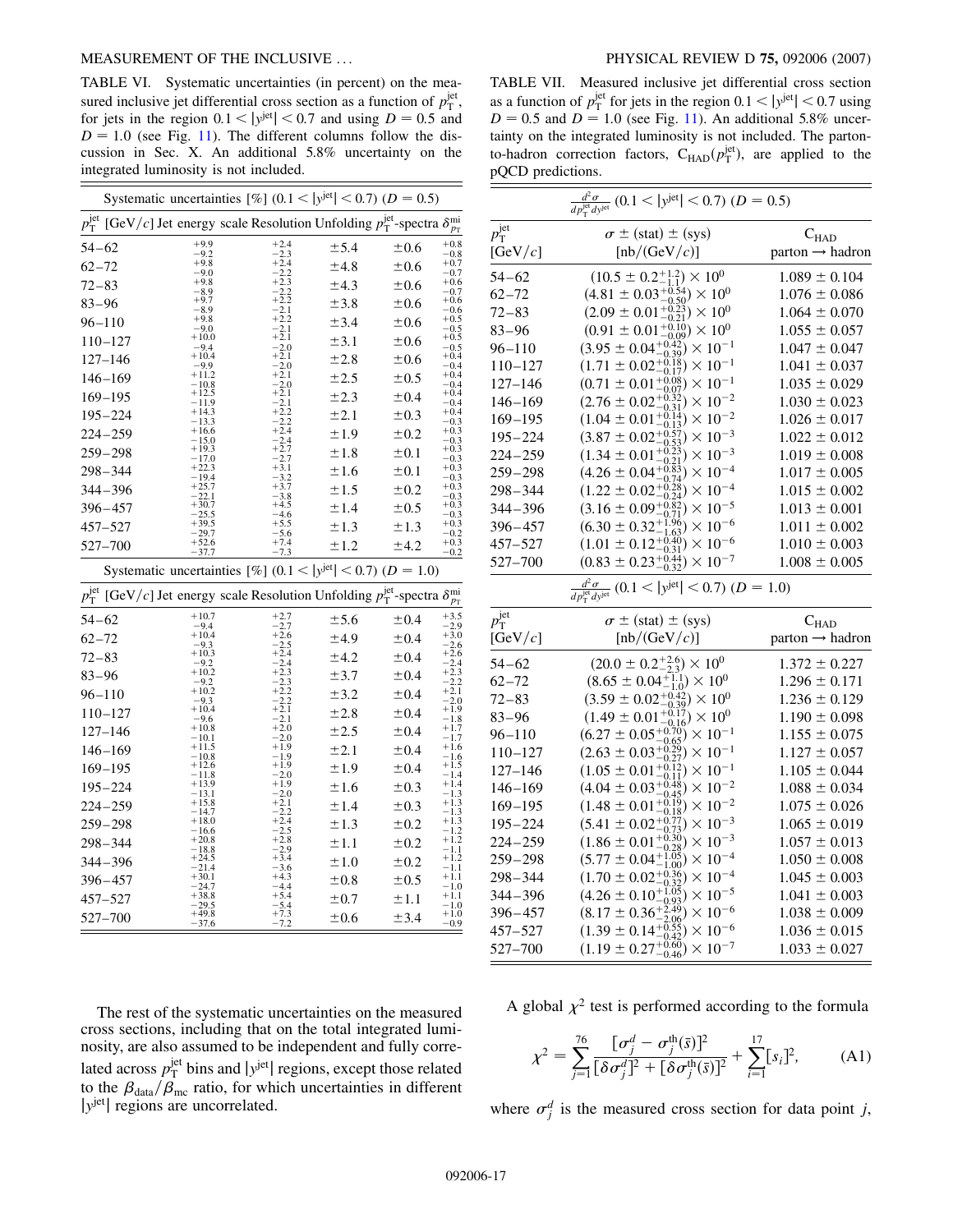<span id="page-17-0"></span>TABLE VIII. Relative contributions (in percent) to the quoted systematic uncertainty on the measured cross sections related to the absolute jet energy scale uncertainty. The second column corresponds to a  $\pm 1.8\%$  uncertainty on the absolute energy scale, as discussed in the text. Sources are considered independent and fully correlated in  $p_T^{\text{jet}}$  and  $|y^{\text{jet}}|$ .

| $p_{\text{T}}^{\text{jet}}$ | $p_{\rm T}^{\rm jet}$ independent |                        | Response to hadrons |                |
|-----------------------------|-----------------------------------|------------------------|---------------------|----------------|
| [GeV/c]                     | uncertainty                       | $p < 12 \text{ GeV}/c$ | $12 < p < 20$ GeV/c | $p > 20$ GeV/c |
| $54 - 62$                   | 90.3                              | 37.8                   | 15.2                | 13.5           |
| $62 - 72$                   | 90.2                              | 35.2                   | 16.1                | 19.1           |
| $72 - 83$                   | 89.9                              | 31.9                   | 17.0                | 24.6           |
| $83 - 96$                   | 89.2                              | 28.8                   | 17.3                | 30.1           |
| $96 - 110$                  | 88.0                              | 26.0                   | 16.9                | 35.8           |
| $110 - 127$                 | 86.4                              | 22.7                   | 16.4                | 41.9           |
| $127 - 146$                 | 84.3                              | 20.0                   | 15.1                | 47.7           |
| $146 - 169$                 | 82.1                              | 17.2                   | 14.1                | 52.6           |
| $169 - 195$                 | 79.8                              | 14.6                   | 12.7                | 57.0           |
| $195 - 224$                 | 77.6                              | 12.5                   | 11.5                | 60.7           |
| $224 - 259$                 | 75.7                              | 10.7                   | 10.3                | 63.6           |
| $259 - 298$                 | 73.8                              | 9.1                    | 9.2                 | 66.2           |
| $298 - 344$                 | 72.1                              | 7.8                    | 8.2                 | 68.3           |
| $344 - 396$                 | 70.5                              | 6.8                    | 7.3                 | 70.2           |
| $396 - 457$                 | 69.2                              | 5.8                    | 6.4                 | 71.7           |
| 457-527                     | 68.0                              | 5.0                    | 5.7                 | 72.9           |
| 527-700                     | 66.8                              | 4.2                    | 5.0                 | 74.2           |

 $\sigma_j^{\text{th}}(\bar{s})$  is the corresponding prediction, and  $\bar{s}$  denotes the vector of standard deviations,  $s_i$ , for the different independent sources of systematic uncertainty. The values for  $\sigma_j^{\text{th}}(\bar{s})$  are obtained from the nominal NLO pQCD prediction, where  $\bar{s}$  includes the uncertainty on  $C_{\text{HAD}}$  but does not consider PDF uncertainties. The uncertainty on  $C_{HAD}$  is assumed to be fully correlated across  $p_T^{\text{jet}}$  bins and  $|y^{\text{jet}}|$ regions. The sums in Eq. ([A1\)](#page-16-0) run over 76 data points and 17 independent sources of systematic uncertainty, and the  $\chi^2$  is minimized with respect to *s*. Correlations among systematic uncertainties are taken into account in  $\sigma_j^{\text{th}}(\bar{s})$ . As an example, for a given source  $i$ , variations of  $s_i$  will coherently affect all the  $\sigma_j^{\text{th}}(\bar{s})$  values if the corresponding systematic uncertainties are considered fully correlated across  $p_{\rm T}^{\rm jet}$  bins and  $|y^{\rm jet}|$  regions.

- [1] D. J. Gross and F. Wilczek, Phys. Rev. D **8**, 3633 (1973); H. Fritzsch, M. Gell-Mann, and H. Leutwyler, Phys. Lett. **47B**, 365 (1973).
- [2] The run II at the Tevatron started in 2002 colliding proton and antiproton beams with a center-of-mass energy of 1.96 TeV. During the run I, that ended in 1996, the center-of-mass energy was set to 1.8 TeV.
- [3] A. Abulencia et al. (CDF Collaboration), Phys. Rev. Lett. **96**, 122001 (2006).
- [4] A. Abulencia *et al.* (CDF Collaboration), Phys. Rev. D **74**, 071103(R) (2006).
- [5] T. Affolder *et al.* (CDF Collaboration), Phys. Rev. D **64**, 032001 (2001); **65**, 039903(E) (2002).
- [6] B. Abbott *et al.* (D0 Collaboration), Phys. Rev. Lett. **82**, 2451 (1999).
- [7] V. M. Abazov *et al.* (D0 Collaboration), Phys. Lett. B **525**, 211 (2002).
- [8] S. Catani *et al.*, Nucl. Phys. **B406**, 187 (1993).
- [9] S. D. Ellis and D. E. Soper, Phys. Rev. D **48**, 3160 (1993).
- [10] We use a cylindrical coordinate system about the beam axis in which the proton defines the positive *z*-direction,  $\theta$ is the polar angle, and  $\phi$  is the azimuthal angle. We define  $E_T = E \sin\theta$ ,  $p_T = p \sin\theta$ ,  $\eta = -\ln(\tan(\frac{\theta}{2}))$ , and  $y = \frac{1}{2} \times$  $\ln(\frac{E+p_z}{E-p_z}).$
- [11] W. T. Giele, E. W. N. Glover, and D. A. Kosower, Nucl. Phys. **B403**, 633 (1993).
- [12] J. Pumplin *et al.*, J. High Energy Phys. 07 (2002) 012.
- [13] A. D. Martin *et al.*, Eur. Phys. J. C **23**, 73 (2002).
- [14] The hadron level in the Monte Carlo generators is defined using all final-state particles with lifetime above  $10^{-11}$  s.
- [15] D. Acosta *et al.* (CDF Collaboration), Phys. Rev. D **71**, 032001 (2005).
- [16] A. Sill *et al.*, Nucl. Instrum. Methods Phys. Res., Sect. A **447**, 1 (2000); A. Affolder *et al.*, Nucl. Instrum. Methods Phys. Res., Sect. A **453**, 84 (2000); C. S. Hill, Nucl. Instrum. Methods Phys. Res., Sect. A **530**, 1 (2004).